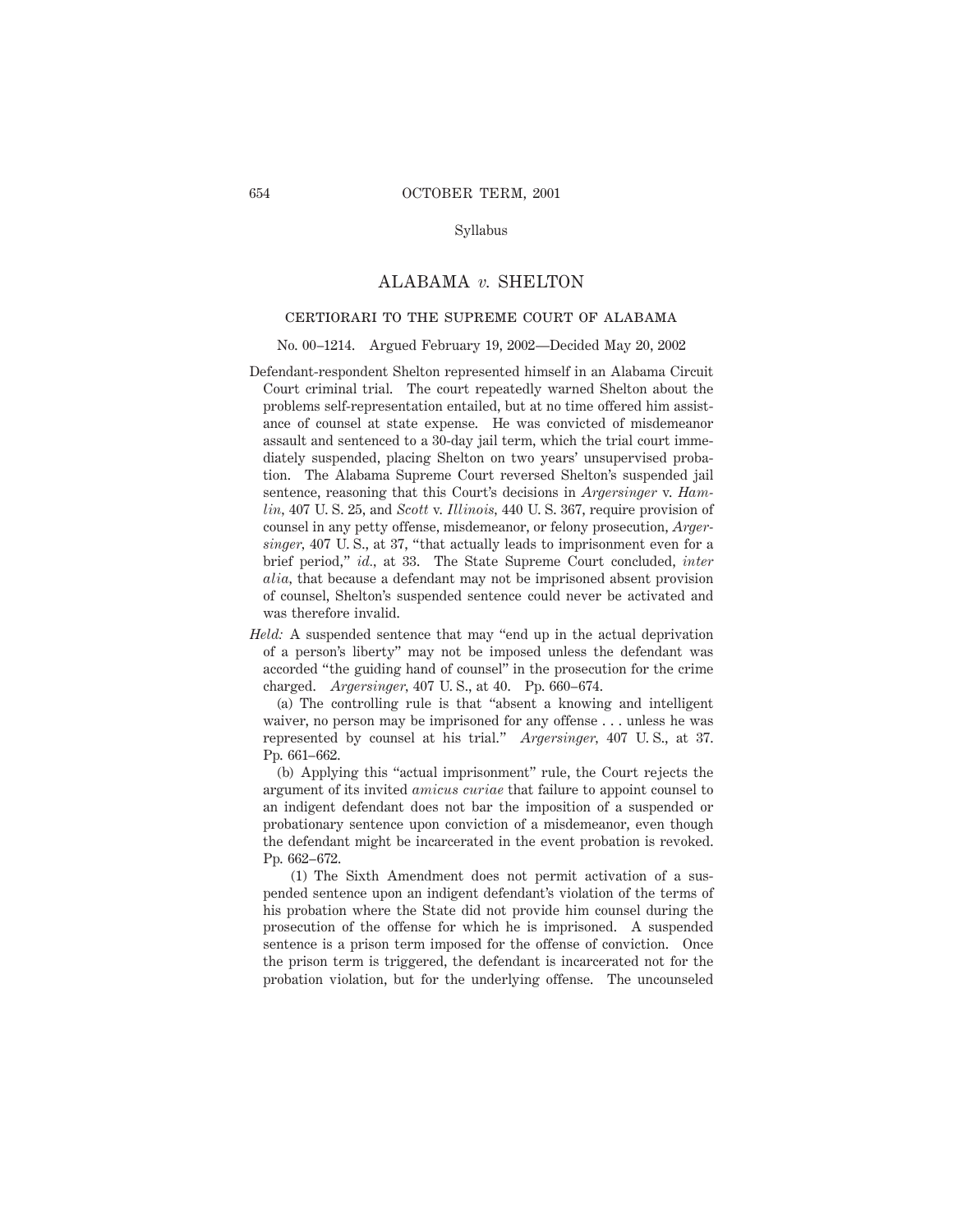#### Syllabus

conviction at that point "result[s] in imprisonment," *Nichols* v. *United States,* 511 U. S. 738, 746; it "end[s] up in the actual deprivation of a person's liberty," *Argersinger,* 407 U. S., at 40. This is precisely what the Sixth Amendment, as interpreted in *Argersinger* and *Scott,* does not allow. P. 662.

(2) The Court rejects the first of two grounds on which *amicus* resists this reasoning, *i. e., amicus'* attempt to align this case with *Nichols* and with *Gagnon* v. *Scarpelli,* 411 U. S. 778. Those decisions do not stand for the broad proposition that sequential proceedings must be analyzed separately for Sixth Amendment purposes, with the right to state-appointed counsel triggered only in proceedings that result in *immediate* actual imprisonment. The dispositive factor in *Gagnon* and *Nichols* was not whether incarceration occurred immediately or only after some delay. Rather, the critical point was that the defendant had a recognized right to counsel when adjudicated guilty of the felony for which he was imprisoned. See *Nichols,* 511 U. S., at 743, n. 9. Here, revocation of probation would trigger a prison term imposed for a misdemeanor of which Shelton was found guilty without the aid of counsel, not for a felony conviction for which the right to counsel is unquestioned. See *id.,* at 747; *Gagnon,* 411 U. S., at 789. Far from supporting *amicus*' position, *Gagnon* and *Nichols* simply highlight that the Sixth Amendment inquiry trains on the stage of the proceedings corresponding to Shelton's Circuit Court trial, where his guilt was adjudicated, eligibility for imprisonment established, and prison sentence determined. *Nichols* is further distinguishable because the Court there applied a less exacting standard allowing a trial court, once guilt has been established, to increase the defendant's sentence based simply on *evidence* of the underlying conduct that gave rise to his previous conviction, 511 U. S., at 748, even if he had never been charged with that conduct, *Williams* v. *New York,* 337 U. S. 241, and even if he had been acquitted of a misdemeanor with the aid of appointed counsel, *United States* v. *Watts,* 519 U. S. 148, 157. That relaxed standard has no application here, where the question is whether the defendant may be jailed absent a conviction credited as reliable because the defendant had access to counsel. Pp. 662–665.

(3) Also unpersuasive is *amicus*' contention that practical considerations weigh against extension of the Sixth Amendment appointedcounsel right to a defendant in Shelton's situation. Based on figures suggesting that conditional sentences are commonly imposed but rarely activated, *amicus* argues that the appropriate rule would permit imposition of a suspended sentence on an uncounseled defendant and require appointment of counsel, if at all, only at the probation revocation stage, when incarceration is imminent. That regime would unduly reduce the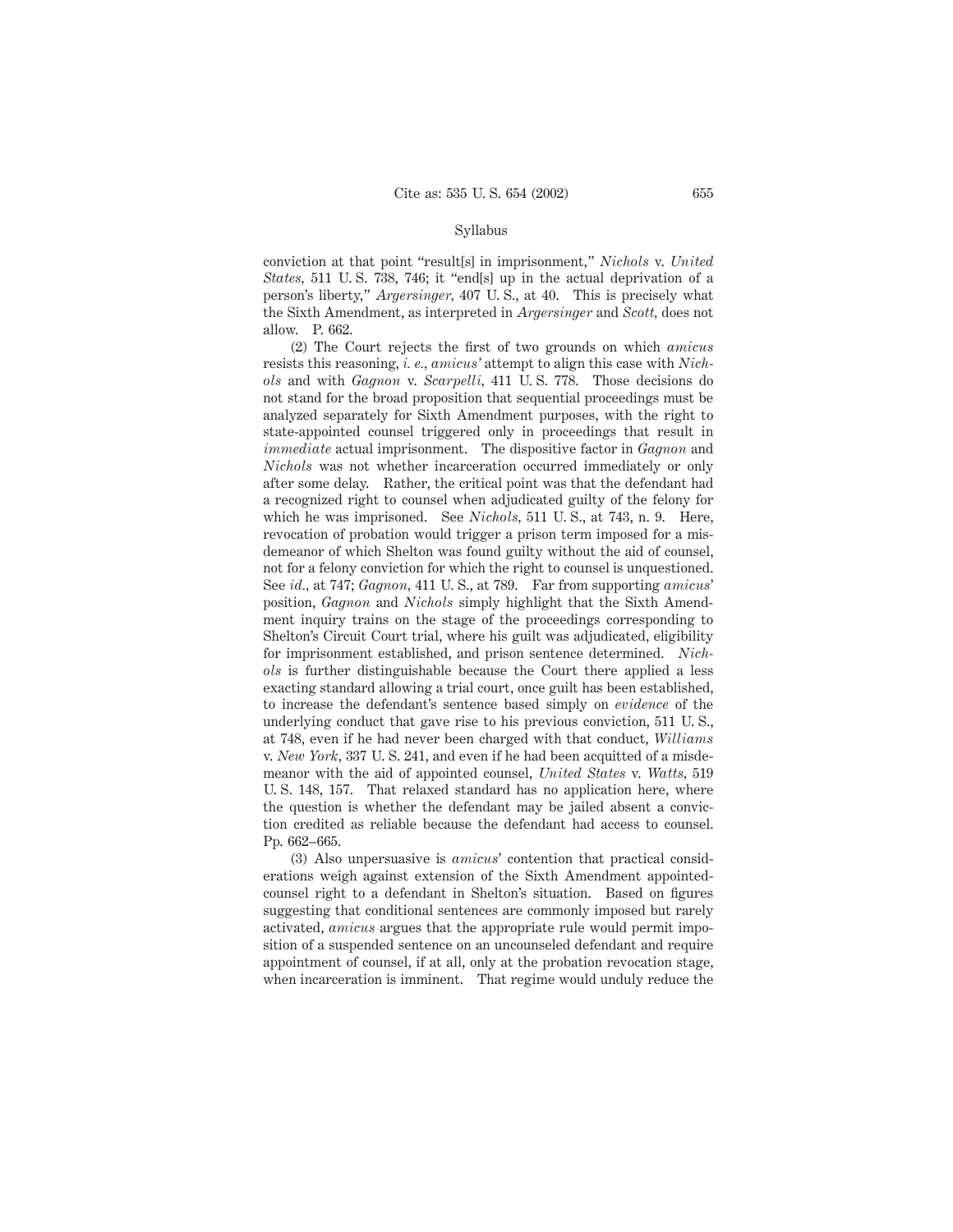#### Syllabus

Sixth Amendment's domain. In Alabama, the probation revocation hearing is an informal proceeding, at which the defendant has no right to counsel, and the court no obligation to observe customary rules of evidence. More significant, the defendant may not challenge the validity or reliability of the underlying conviction. A hearing so timed and structured cannot compensate for the absence of trial counsel and thereby bring Shelton's sentence within constitutional bounds. Nor does this Court agree with *amicus* that its holding will substantially limit the States' ability to impose probation. Most jurisdictions already provide a state-law right to appointed counsel more generous than that afforded by the Federal Constitution, while simultaneously preserving the option of probationary punishment. See 511 U. S., at 748–749, n. 12. Even if *amicus* is correct that some States cannot afford the costs of the Court's rule, those jurisdictions have recourse to the option of pretrial probation, whereby the prosecutor and defendant agree to the defendant's participation in a pretrial rehabilitation program, which includes conditions typical of post-trial probation, and the adjudication of guilt and imposition of sentence for the underlying offense occur only if the defendant breaches those conditions. This system reserves the appointed-counsel requirement for the few cases in which incarceration proves necessary, see *Gagnon,* 411 U. S., at 784, while respecting the constitutional imperative that no person be imprisoned unless he was represented by counsel, *Argersinger,* 407 U. S., at 37. Pp. 665–672.

(c) The Court does not rule on Alabama's argument that, although the Sixth Amendment bars *activation* of a suspended sentence for an uncounseled conviction, the Constitution does not prohibit, as a method of effectuating probationary punishment, the *imposition* of a suspended sentence that can never be enforced. There is not so much as a hint in the Alabama Supreme Court's decision that Shelton's probation term is separable from the prison term to which it was tethered. Absent any prior presentation of the novel position the State now takes, this Court resists passing on it in the first instance. It is for the State Supreme Court to consider before this Court does whether the suspended sentence alone is invalid, leaving Shelton's probation term freestanding and independently effective. See *Hortonville Joint School Dist. No. 1* v. *Hortonville Ed. Assn.,* 426 U. S. 482, 488. Pp. 672–674.

#### Affirmed.

GINSBURG, J., delivered the opinion of the Court, in which STEVENS, O'Connor, Souter, and Breyer, JJ., joined. Scalia, J., filed a dissenting opinion, in which REHNQUIST, C. J., and KENNEDY and THOMAS, JJ., joined, *post,* p. 674.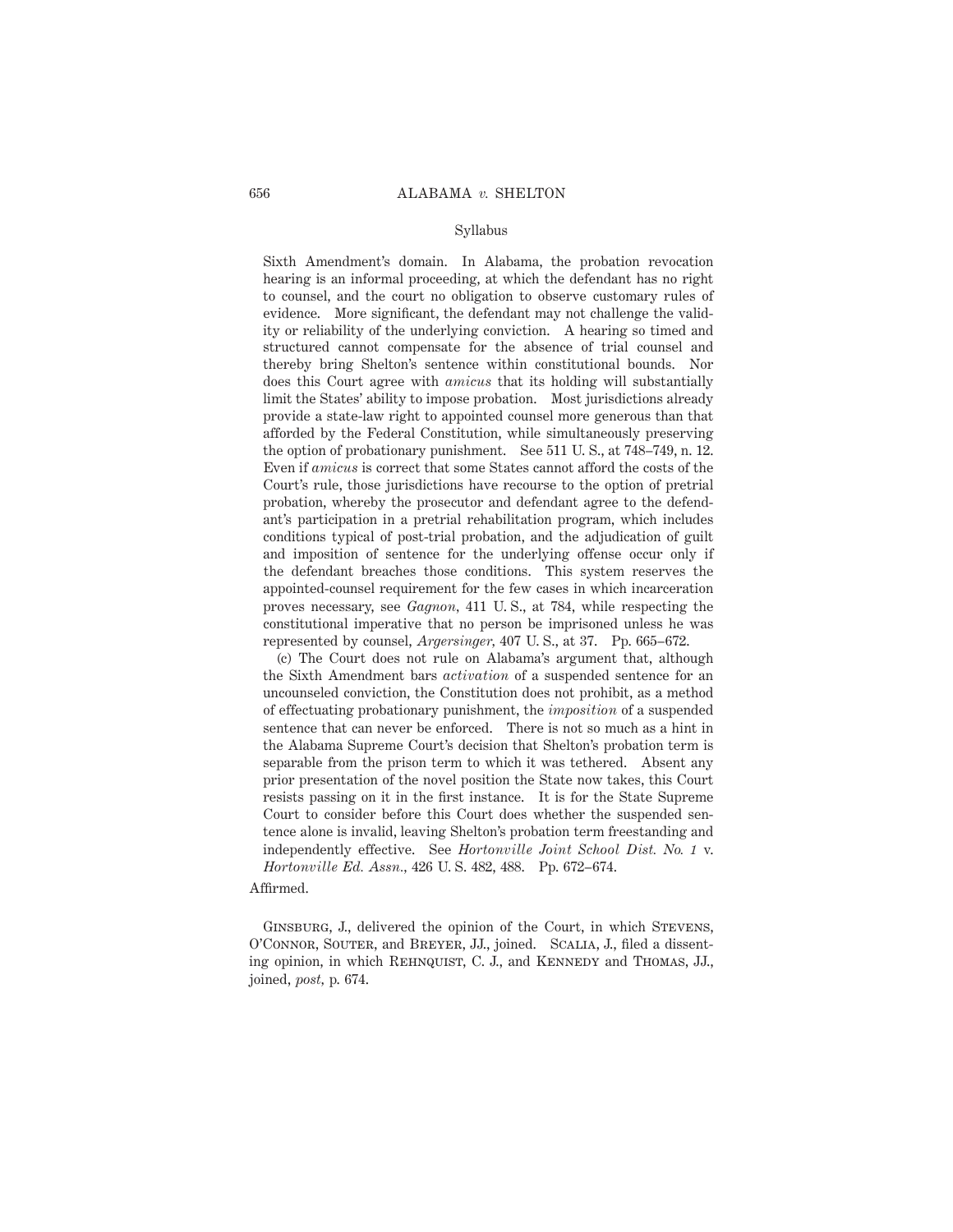*Bill Pryor,* Attorney General of Alabama, argued the cause for petitioner. With him on the briefs were *Sandra Jean Stewart* and *Stephanie N. Morman,* Assistant Attorneys General.

*Charles Fried,* by invitation of the Court, 534 U. S. 987 (2001), argued the cause and filed a brief as *amicus curiae* in opposition to the judgment below.

*William H. Mills* argued the cause and filed a brief for respondent.

*Steven Duke* argued the cause for the National Association of Criminal Defense Lawyers as *amicus curiae* urging affirmance. With him on the brief were *Thomas F. Liotti* and *David M. Porter.*\*

# JUSTICE GINSBURG delivered the opinion of the Court.

This case concerns the Sixth Amendment right of an indigent defendant charged with a misdemeanor punishable by imprisonment, fine, or both, to the assistance of courtappointed counsel. Two prior decisions control the Court's judgment. First, in *Argersinger* v. *Hamlin,* 407 U. S. 25 (1972), this Court held that defense counsel must be appointed in any criminal prosecution, "whether classified as petty, misdemeanor, or felony," *id.,* at 37, "that actually leads to imprisonment even for a brief period," *id.,* at 33. Later, in *Scott* v. *Illinois,* 440 U. S. 367, 373–374 (1979), the Court drew the line at "actual imprisonment," holding that counsel need not be appointed when the defendant is fined for the charged crime, but is not sentenced to a term of imprisonment.

<sup>\*</sup>A brief of *amici curiae* urging reversal was filed for the State of Texas et al. by *John Cornyn,* Attorney General of Texas, *Gregory S. Coleman,* Solicitor General, *S. Kyle Duncan,* Assistant Solicitor General, *Carter G. Phillips, Gene C. Schaerr, Paul J. Zidlicky,* and *Rebecca K. Smith,* and by the Attorneys General for their respective States as follows: *M. Jane Brady* of Delaware, *Richard P. Ieyoub* of Louisiana, *Mike McGrath* of Montana, *Don Stenberg* of Nebraska, *Betty D. Montgomery* of Ohio, and *Randolph A. Beales* of Virginia.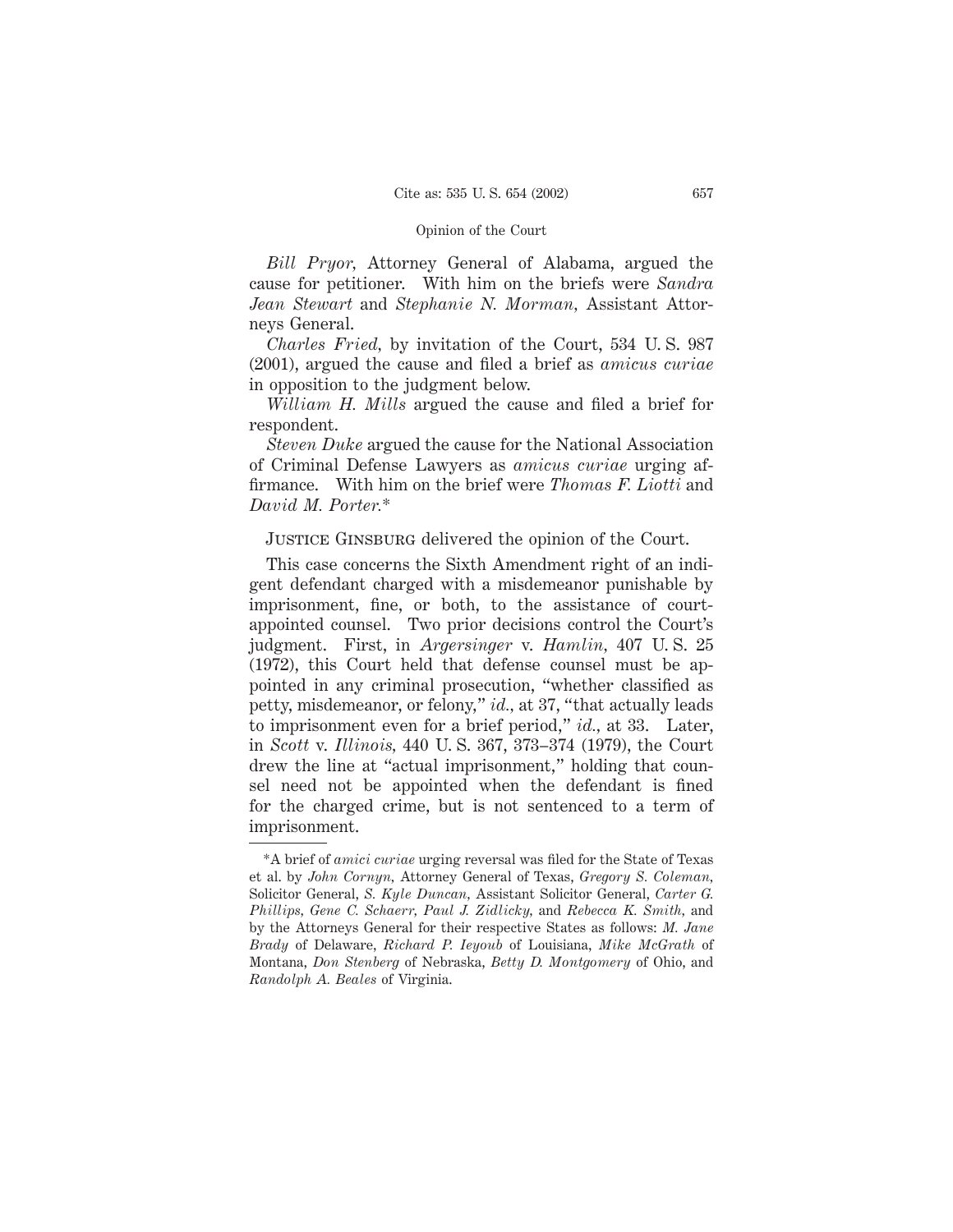### 658 ALABAMA *v.* SHELTON

### Opinion of the Court

Defendant-respondent LeReed Shelton, convicted of third-degree assault, was sentenced to a jail term of 30 days, which the trial court immediately suspended, placing Shelton on probation for two years. The question presented is whether the Sixth Amendment right to appointed counsel, as delineated in *Argersinger* and *Scott,* applies to a defendant in Shelton's situation. We hold that a suspended sentence that may "end up in the actual deprivation of a person's liberty" may not be imposed unless the defendant was accorded "the guiding hand of counsel" in the prosecution for the crime charged. *Argersinger,* 407 U. S., at 40 (internal quotation marks omitted).

I

After representing himself at a bench trial in the District Court of Etowah County, Alabama, Shelton was convicted of third-degree assault, a class A misdemeanor carrying a maximum punishment of one year imprisonment and a \$2,000 fine, Ala. Code  $\S 13A-6-22$ ,  $13A-5-7(a)(1)$ ,  $13A-5-12(a)(1)$ (1994). He invoked his right to a new trial before a jury in Circuit Court, Ala. Code § 12–12–71 (1995), where he again appeared without a lawyer and was again convicted. The court repeatedly warned Shelton about the problems selfrepresentation entailed, see App. 9, but at no time offered him assistance of counsel at state expense.

The Circuit Court sentenced Shelton to serve 30 days in the county prison. As authorized by Alabama law, however, Ala. Code § 15–22–50 (1995), the court suspended that sentence and placed Shelton on two years' unsupervised probation, conditioned on his payment of court costs, a \$500 fine, reparations of \$25, and restitution in the amount of \$516.69.

Shelton appealed his conviction and sentence on Sixth Amendment grounds, and the Alabama Court of Criminal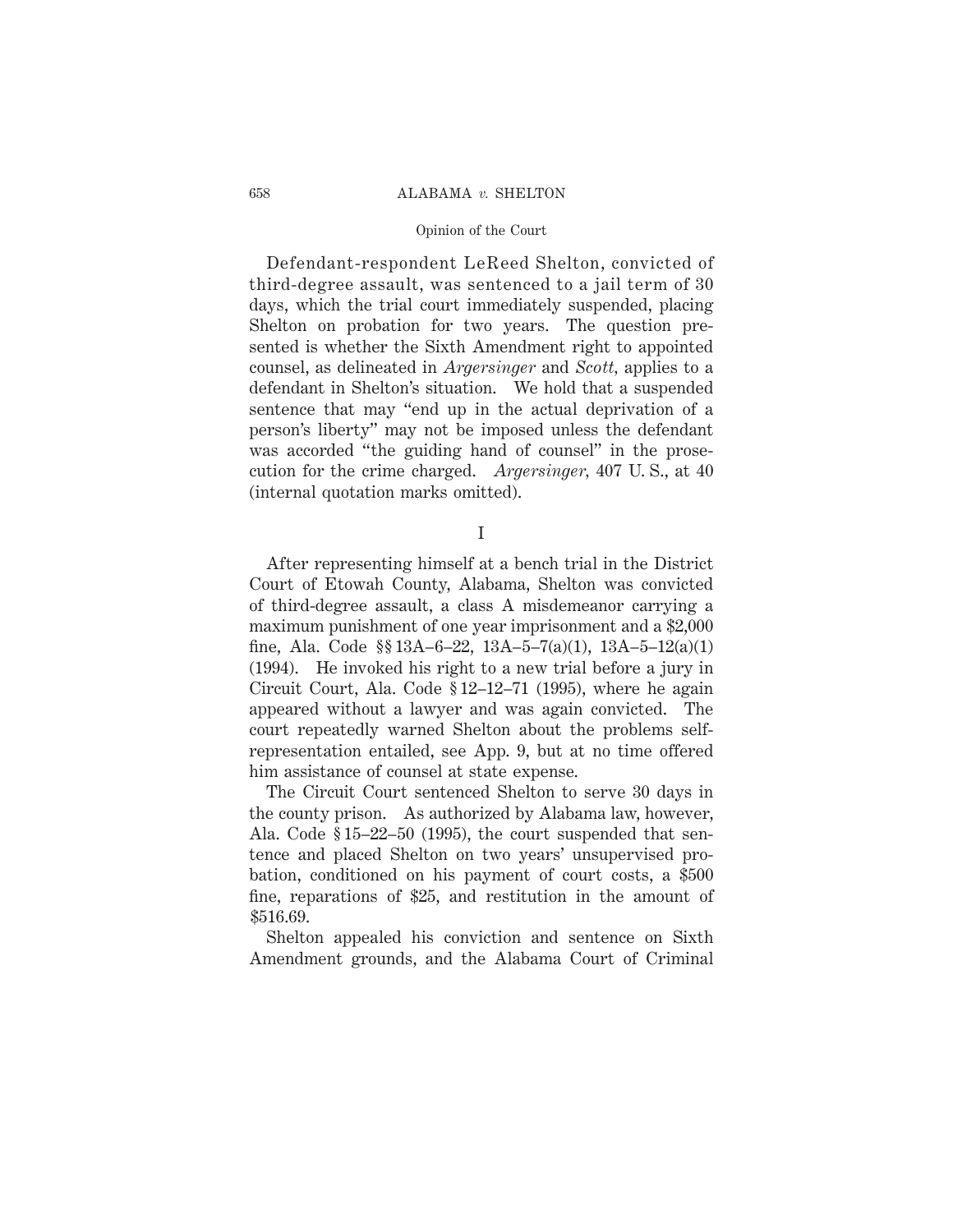Appeals affirmed.<sup>1</sup> That court initially held that an indigent defendant who receives a suspended prison sentence has a constitutional right to state-appointed counsel and remanded for a determination whether Shelton had "made a knowing, intelligent, and voluntary waiver of his right." App. 7. When the case returned from remand, however, the appeals court reversed course: A suspended sentence, the court concluded, does not trigger the Sixth Amendment right to appointed counsel unless there is "evidence in the record that the [defendant] has actually been deprived of liberty." *Id.,* at 13. Because Shelton remained on probation, the court held that he had not been denied any Sixth Amendment right at trial. *Id.,* at 14.

The Supreme Court of Alabama reversed the Court of Criminal Appeals in relevant part. Referring to this Court's decisions in *Argersinger* and *Scott,* the Alabama Supreme Court reasoned that a defendant may not be "sentenced to a term of imprisonment" absent provision of counsel. App. 37. In the Alabama high court's view, a suspended sentence constitutes a "term of imprisonment" within the meaning of *Argersinger* and *Scott* even though incarceration is not immediate or inevitable. And because the State is constitutionally barred from activating the conditional sentence, the Alabama court concluded, " 'the threat itself is hollow and should be considered a nullity.'" App. 37 (quoting *United States* v. *Reilley,* 948 F. 2d 648, 654 (CA10 1991)). Accordingly, the court affirmed Shelton's conviction and the monetary portion of his punishment, but invalidated "that aspect of his sentence imposing 30 days of

<sup>1</sup> Shelton also appealed on a number of state-law grounds. The Court of Criminal Appeals rejected all but one of those challenges, concluding that most had been procedurally defaulted in the trial court. See App. 14–25. On one such challenge, the court remanded for further proceedings, *id.,* at 23, but affirmed after the trial court ruled against Shelton on remand, *id.,* at 29.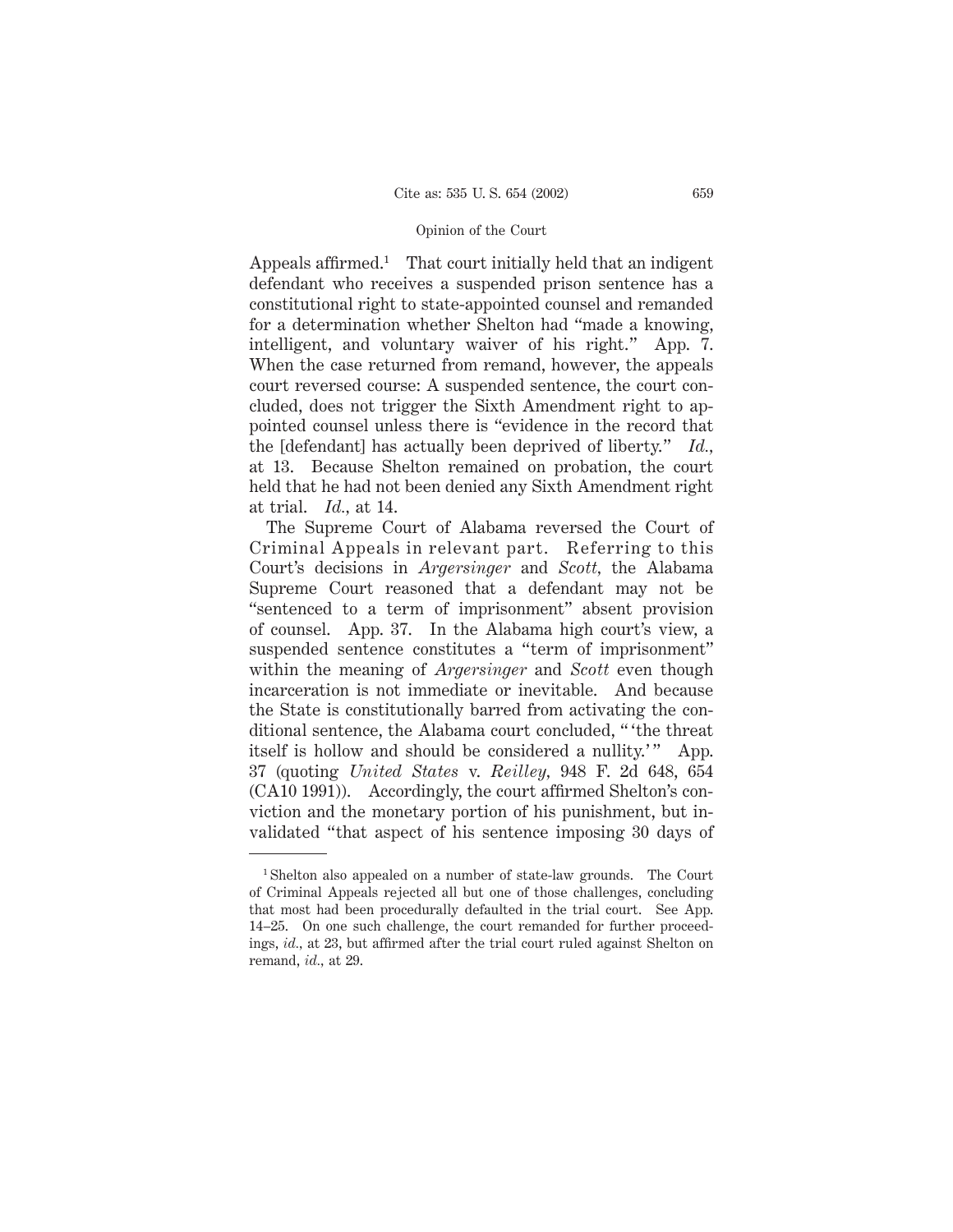suspended jail time." App. 40. By reversing Shelton's suspended sentence, the State informs us, the court also vacated the two-year term of probation. See Brief for Petitioner 6.2

Courts have divided on the Sixth Amendment question presented in this case. Some have agreed with the decision below that appointment of counsel is a constitutional prerequisite to imposition of a conditional or suspended prison sentence. See, *e. g., Reilley,* 948 F. 2d, at 654; *United* States v. *Foster,* 904 F. 2d 20, 21 (CA9 1990); *United States* v. *White,* 529 F. 2d 1390, 1394 (CA8 1976). Others have rejected that proposition. See, *e. g., Cottle* v. *Wainwright,* 477 F. 2d 269, 274 (CA5), vacated on other grounds, 414 U. S. 895 (1973); *Griswold* v. *Commonwealth,* 252 Va. 113, 116–117, 472 S. E. 2d 789, 791 (1996); *State* v. *Hansen,* 273 Mont. 321, 325, 903 P. 2d 194, 197 (1995). We granted certiorari to resolve the conflict. 532 U. S. 1018 (2001).

### II

Three positions are before us in this case. In line with the decision of the Supreme Court of Alabama, Shelton argues that an indigent defendant may not receive a suspended sentence unless he is offered or waives the assistance of state-appointed counsel. Brief for Respondent 5–27.3 Ala-

<sup>2</sup> Justice Maddox dissented, stating that Shelton was not constitutionally entitled to counsel because he "received only a suspended sentence and was not incarcerated." App. 41. Justice Maddox also construed the trial record as establishing Shelton's waiver of any right to appointed counsel he might have enjoyed. *Ibid.*

<sup>3</sup> Shelton also urges this Court to overrule *Argersinger* v. *Hamlin,* 407 U. S. 25 (1972), and *Scott* v. *Illinois,* 440 U. S. 367 (1979), to the extent those cases do not guarantee a right to counsel "in all cases where imprisonment is an authorized penalty." Brief for Respondent 27–31. We do not entertain this contention, for Shelton first raised it in his brief on the merits. "We would normally expect notice of an intent to make so far-reaching an argument in the respondent's opposition to a petition for certiorari, cf. this Court's Rule 15.2, thereby assuring adequate preparation time for those likely affected and wishing to participate." *South Central Bell Telephone Co.* v. *Alabama,* 526 U. S. 160, 171 (1999).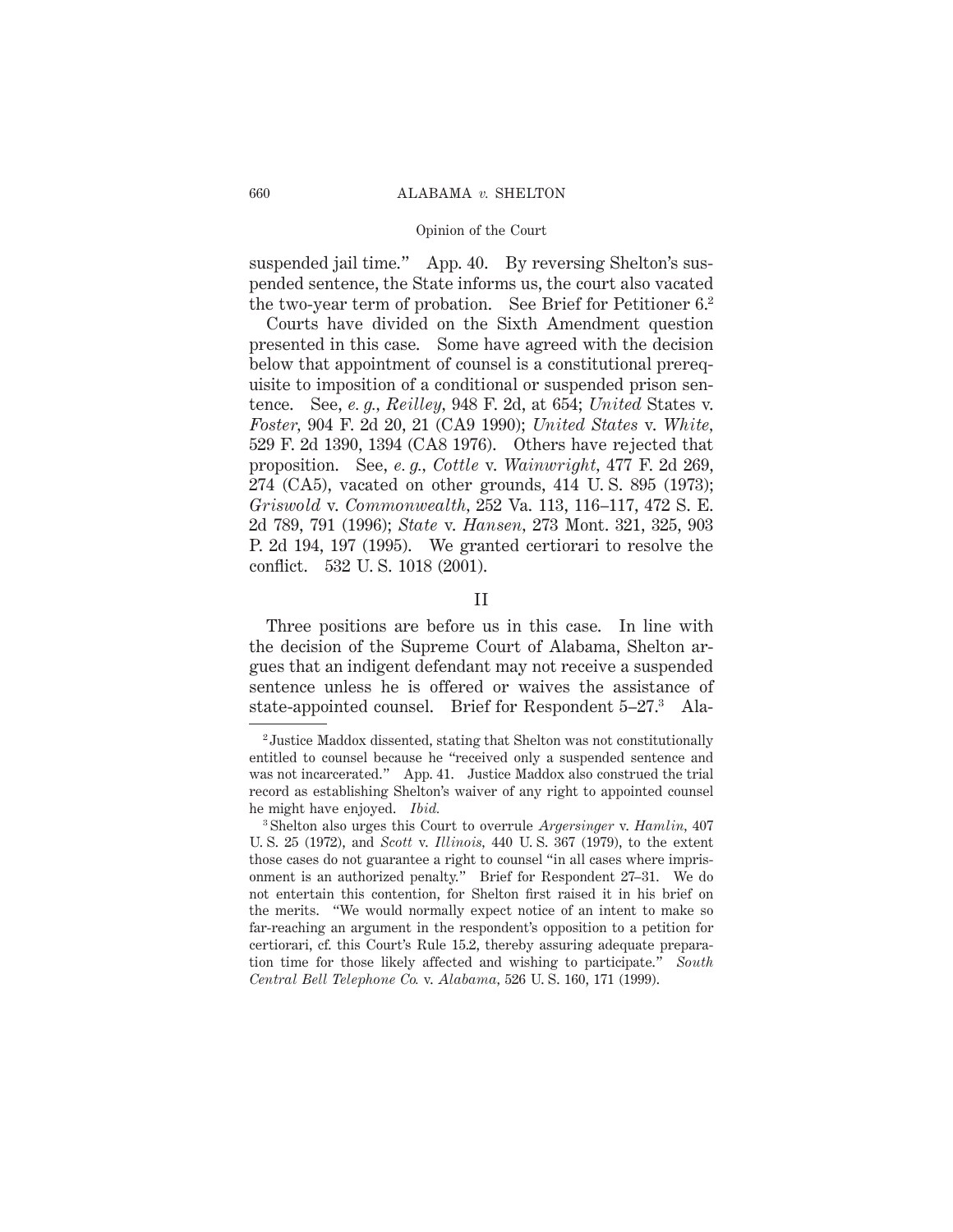bama now concedes that the Sixth Amendment bars *activation* of a suspended sentence for an uncounseled conviction, but maintains that the Constitution does not prohibit *imposition* of such a sentence as a method of effectuating probationary punishment. Reply Brief 4–13. To assure full airing of the question presented, we invited an *amicus curiae (amicus)* to argue in support of a third position, one Alabama has abandoned: Failure to appoint counsel to an indigent defendant "does not bar the imposition of a suspended or probationary sentence upon conviction of a misdemeanor, even though the defendant might be incarcerated in the event probation is revoked." 534 U. S. 987 (2001).4

A

In *Gideon* v. *Wainwright,* 372 U. S. 335, 344–345 (1963), we held that the Sixth Amendment's guarantee of the right to state-appointed counsel, firmly established in federal-court proceedings in *Johnson* v. *Zerbst,* 304 U. S. 458 (1938), applies to state criminal prosecutions through the Fourteenth Amendment. We clarified the scope of that right in *Argersinger,* holding that an indigent defendant must be offered counsel in any misdemeanor case "that actually leads to imprisonment." 407 U. S., at 33. Seven Terms later, *Scott* confirmed *Argersinger*'s "delimit[ation]," 440 U. S., at 373. Although the governing statute in *Scott* authorized a jail sentence of up to one year, see *id.,* at 368, we held that the defendant had no right to state-appointed counsel because the sole sentence actually imposed on him was a \$50 fine, *id.,* at 373. "Even were the matter *res nova,*" we stated, "the central premise of *Argersinger*—that actual imprisonment is a penalty different in kind from fines or the mere threat of imprisonment—is eminently sound and warrants adoption of actual imprisonment as the line defining the constitutional right to appointment of counsel" in nonfelony cases. *Ibid.*

<sup>4</sup> Charles Fried, a member of the Bar of this Court, accepted our invitation and has well fulfilled his assigned responsibility.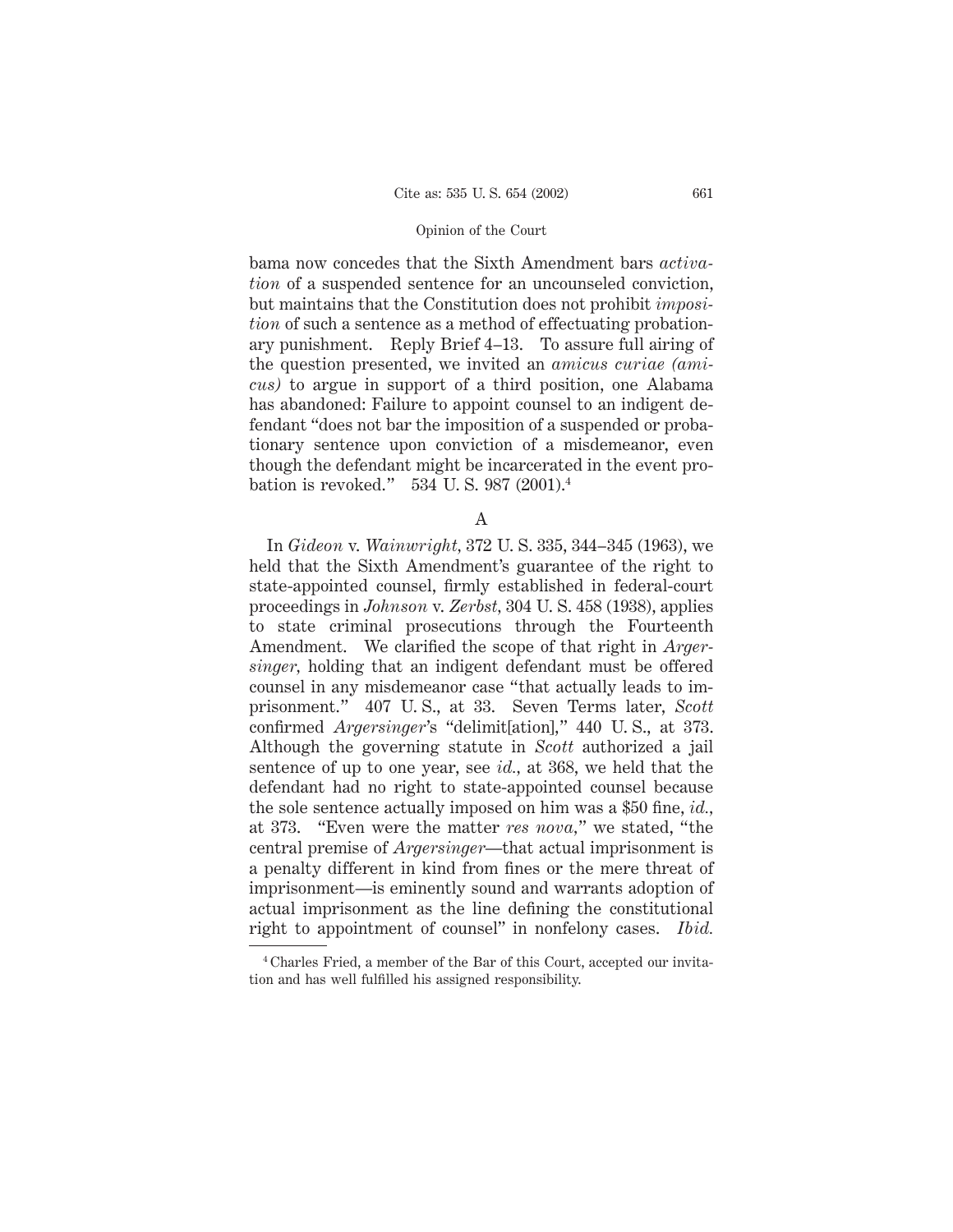Subsequent decisions have reiterated the *Argersinger*-*Scott* "actual imprisonment" standard. See, *e. g., Glover* v. *United States,* 531 U. S. 198, 203 (2001) ("any amount of actual jail time has Sixth Amendment significance"); *M. L. B.* v. *S. L. J.,* 519 U. S. 102, 113 (1996); *Nichols* v. *United States,* 511 U. S. 738, 746 (1994) (constitutional line is "between criminal proceedings that resulted in imprisonment, and those that did not"); *id.*, at 750 (SOUTER, J., concurring in judgment) ("The Court in *Scott,* relying on *Argersinger*[,] drew a bright line between imprisonment and lesser criminal penalties."); *Lassiter* v. *Department of Social Servs. of Durham Cty.,* 452 U. S. 18, 26 (1981). It is thus the controlling rule that "absent a knowing and intelligent waiver, no person may be imprisoned for any offense . . . unless he was represented by counsel at his trial." *Argersinger,* 407 U. S., at 37.

B

Applying the "actual imprisonment" rule to the case before us, we take up first the question we asked *amicus* to address: Where the State provides no counsel to an indigent defendant, does the Sixth Amendment permit activation of a suspended sentence upon the defendant's violation of the terms of probation? We conclude that it does not. A suspended sentence is a prison term imposed for the offense of conviction. Once the prison term is triggered, the defendant is incarcerated not for the probation violation, but for the underlying offense. The uncounseled conviction at that point "result[s] in imprisonment," *Nichols,* 511 U. S., at 746; it "end[s] up in the actual deprivation of a person's liberty," *Argersinger,* 407 U. S., at 40. This is precisely what the Sixth Amendment, as interpreted in *Argersinger* and *Scott,* does not allow.

*Amicus* resists this reasoning primarily on two grounds. First, he attempts to align this case with our decisions in *Nichols* and *Gagnon* v. *Scarpelli,* 411 U. S. 778 (1973). See Brief for *Amicus Curiae* by Invitation of the Court 11–18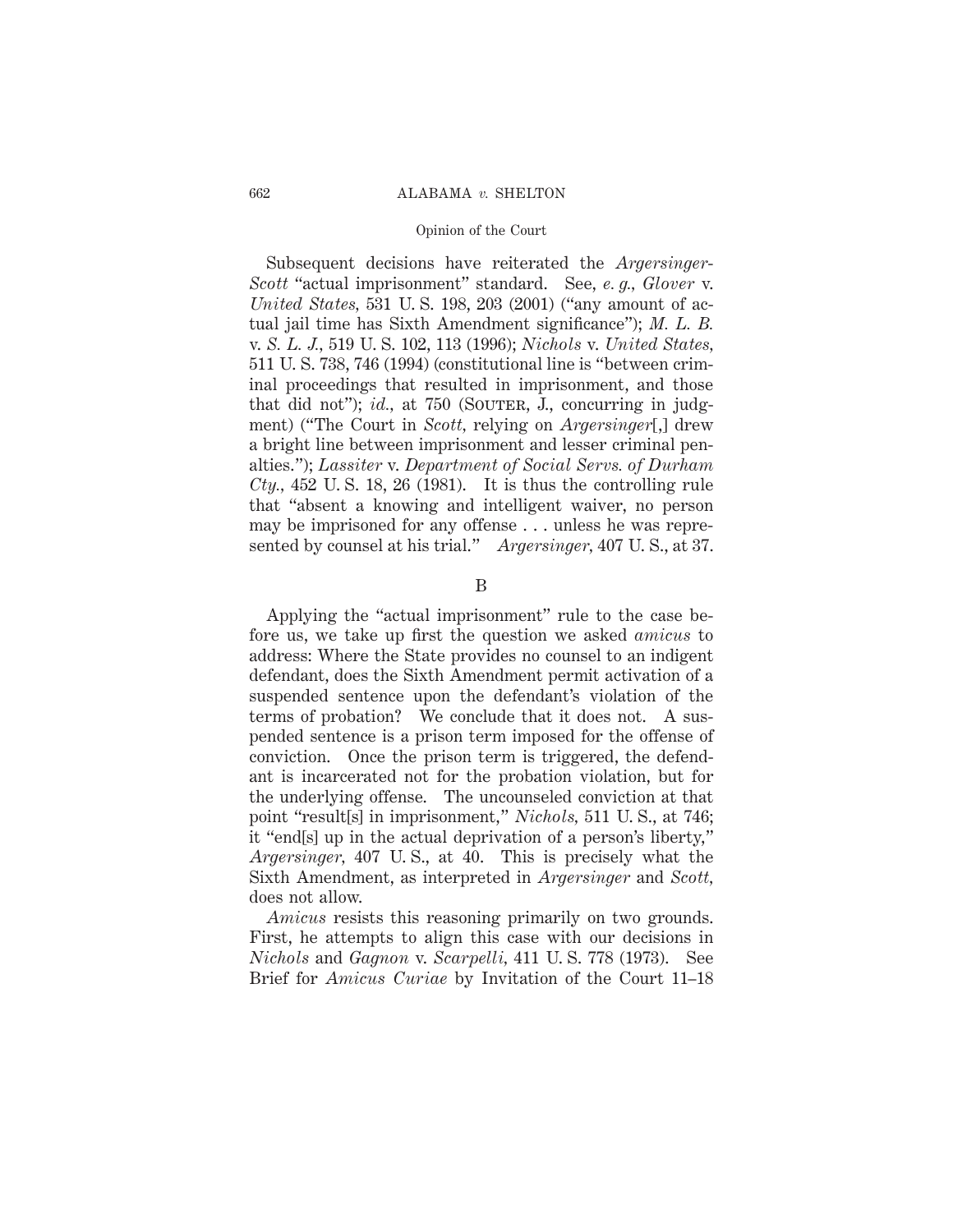(hereinafter Fried Brief). We conclude that Shelton's case is not properly bracketed with those dispositions.

*Nichols* presented the question whether the Sixth Amendment barred consideration of a defendant's prior uncounseled misdemeanor conviction in determining his sentence for a subsequent felony offense. 511 U. S., at 740. Nichols pleaded guilty to federal felony drug charges. Several years earlier, unrepresented by counsel, he was fined but not incarcerated for the state misdemeanor of driving under the influence (DUI). Including the DUI conviction in the federal Sentencing Guidelines calculation allowed the trial court to impose a sentence for the felony drug conviction "25 months longer than if the misdemeanor conviction had not been considered." *Id.,* at 741. We upheld this result, concluding that "an uncounseled misdemeanor conviction, valid under *Scott* because no prison term was imposed, is also valid when used to enhance punishment at a subsequent conviction." *Id.,* at 749. In *Gagnon,* the question was whether the defendant, who was placed on probation pursuant to a suspended sentence for armed robbery, had a due process right to representation by appointed counsel at a probation revocation hearing. 411 U. S., at 783. We held that counsel was not invariably required in parole or probation revocation proceedings; we directed, instead, a "case-by-case approach" turning on the character of the issues involved. *Id.,* at 788–791.

Considered together, *amicus* contends, *Nichols* and *Gagnon* establish this principle: Sequential proceedings must be analyzed separately for Sixth Amendment purposes, Fried Brief 11–18, and only those proceedings "result[ing] in *immediate* actual imprisonment" trigger the right to stateappointed counsel, *id.,* at 13 (emphasis added). Thus, the defendant in *Nichols* had no right to appointed counsel in the DUI proceeding because he was not immediately imprisoned at the conclusion of that proceeding. The uncounseled DUI, valid when imposed, did not later become invalid be-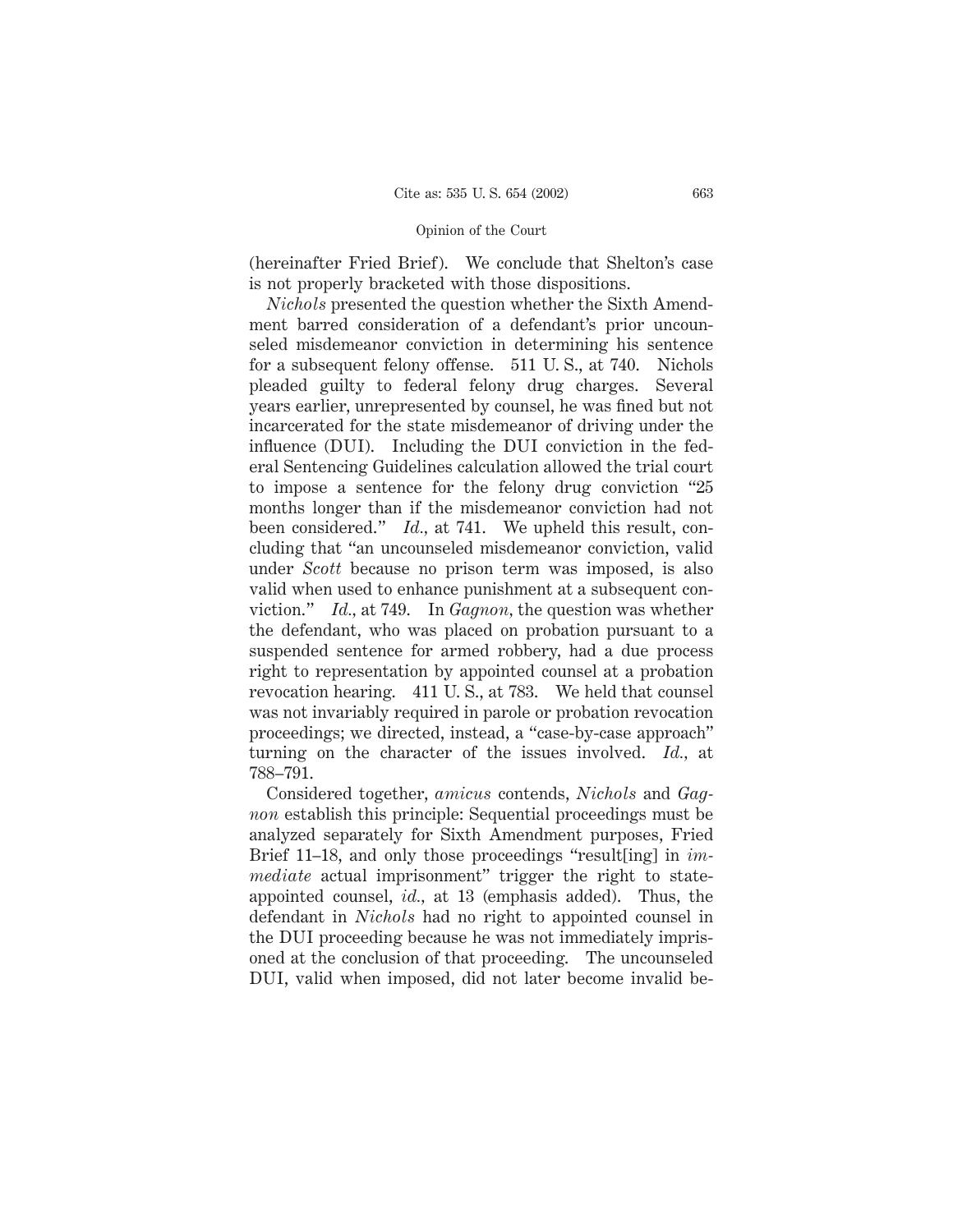cause it was used to enhance the length of imprisonment that followed a separate and subsequent felony proceeding. Just so here, *amicus* contends: Shelton had no right to appointed counsel in the Circuit Court because he was not incarcerated immediately after trial; his conviction and suspended sentence were thus valid and could serve as proper predicates for actual imprisonment at a later hearing to revoke his probation. See Fried Brief 14, 23–24.

*Gagnon* and *Nichols* do not stand for the broad proposition *amicus* would extract from them. The dispositive factor in those cases was not whether incarceration occurred immediately or only after some delay. Rather, the critical point was that the defendant had a recognized right to counsel when adjudicated guilty of the felony offense for which he was imprisoned. See *Nichols,* 511 U. S., at 743, n. 9 (absent waiver, right to appointed counsel in felony cases is absolute). Unlike this case, in which revocation of probation would trigger a prison term imposed for a misdemeanor of which Shelton was found guilty without the aid of counsel, the sentences imposed in *Nichols* and *Gagnon* were for felony convictions—a federal drug conviction in *Nichols,* and a state armed robbery conviction in *Gagnon*—for which the right to counsel is unquestioned. See *Nichols,* 511 U. S., at 747 (relevant sentencing provisions punished only "the last offense committed by the defendant," and did not constitute or "change the penalty imposed for the earlier" uncounseled misdemeanor); *Gagnon,* 411 U. S., at 789 (distinguishing "the right of an accused to counsel in a criminal prosecution" from "the more limited due process right of one who is a probationer or parolee only because he has been convicted of a crime").

Thus, neither *Nichols* nor *Gagnon* altered or diminished *Argersinger*'s command that "no person may be imprisoned *for any offense* . . . unless he was represented by counsel at his trial," 407 U.S., at 37 (emphasis added). Far from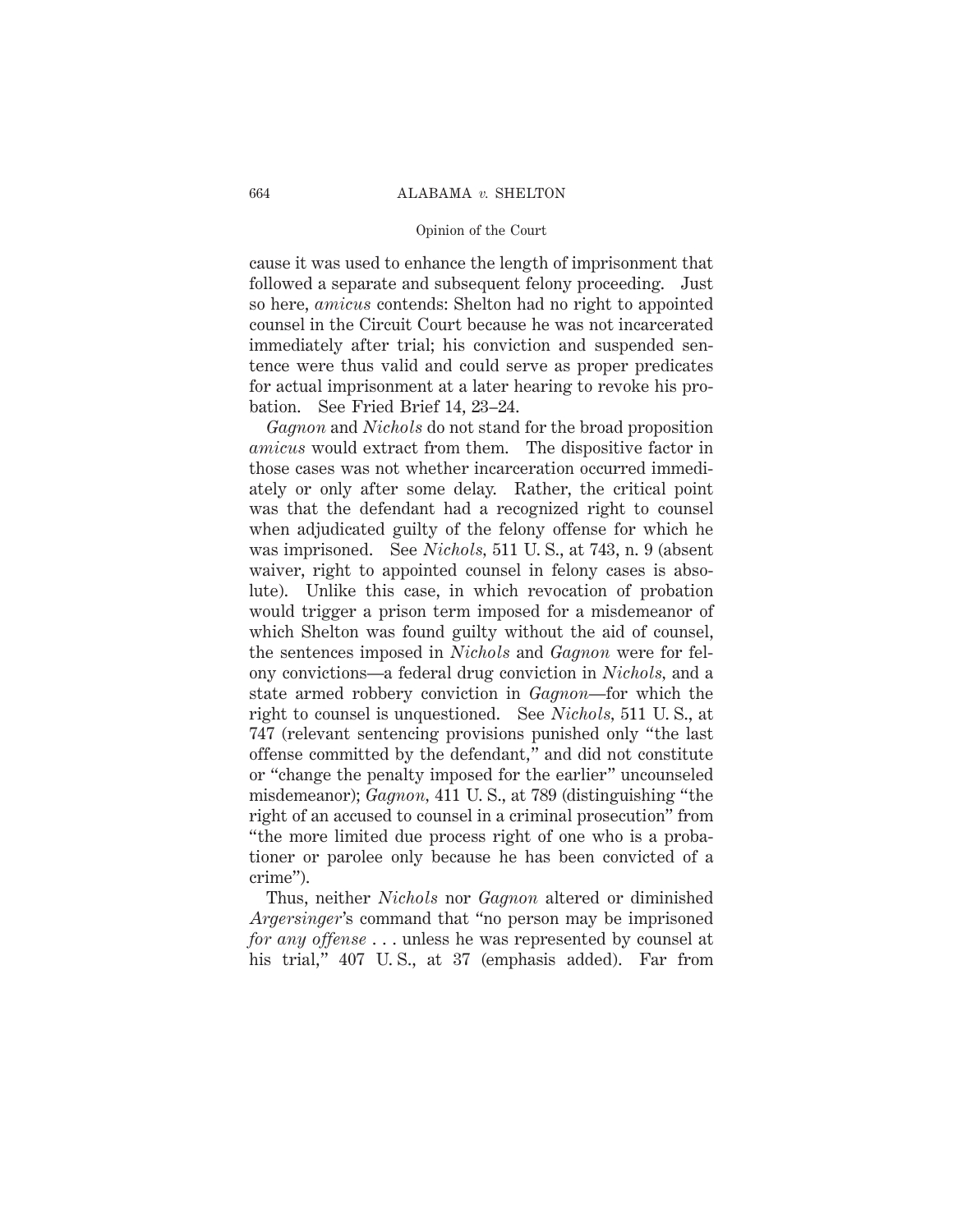supporting *amicus*' position, *Gagnon* and *Nichols* simply highlight that the Sixth Amendment inquiry trains on the stage of the proceedings corresponding to Shelton's Circuit Court trial, where his guilt was adjudicated, eligibity for imprisonment established, and prison sentence determined.

*Nichols* is further distinguishable for the related reason that the Court there applied a "less exacting" standard "consistent with the traditional understanding of the sentencing process." 511 U. S., at 747. Once guilt has been established, we noted in *Nichols,* sentencing courts may take into account not only "a defendant's prior convictions, but . . . also [his] past criminal behavior, even if no conviction resulted from that behavior." *Ibid.* Thus, in accord with due process, Nichols "could have been sentenced more severely based simply on *evidence* of the underlying conduct that gave rise" to his previous conviction, *id.,* at 748 (emphasis added), even if he had never been charged with that conduct, *Williams* v. *New York,* 337 U. S. 241 (1949), and even if he had been acquitted of the misdemeanor with the aid of appointed counsel, *United States* v. *Watts,* 519 U. S. 148, 157 (1997) *(per curiam).* That relaxed standard has no application in this case, where the question is whether the defendant may be jailed absent a conviction credited as reliable because the defendant had access to "the guiding hand of counsel," *Argersinger,* 407 U. S., at 40 (internal quotation marks omitted).

*Amicus* also contends that "practical considerations clearly weigh against" the extension of the Sixth Amendment appointed-counsel right to a defendant in Shelton's situation. Fried Brief 23. He cites figures suggesting that although conditional sentences are commonly imposed, they are rarely activated. *Id.,* at 20–22; Tr. of Oral Arg. 20–21 (speculating that "hundreds of thousands" of uncounseled defendants receive suspended sentences, but only "thousands" of that large number are incarcerated upon violating the terms of their probation). Based on these estimations, *ami-*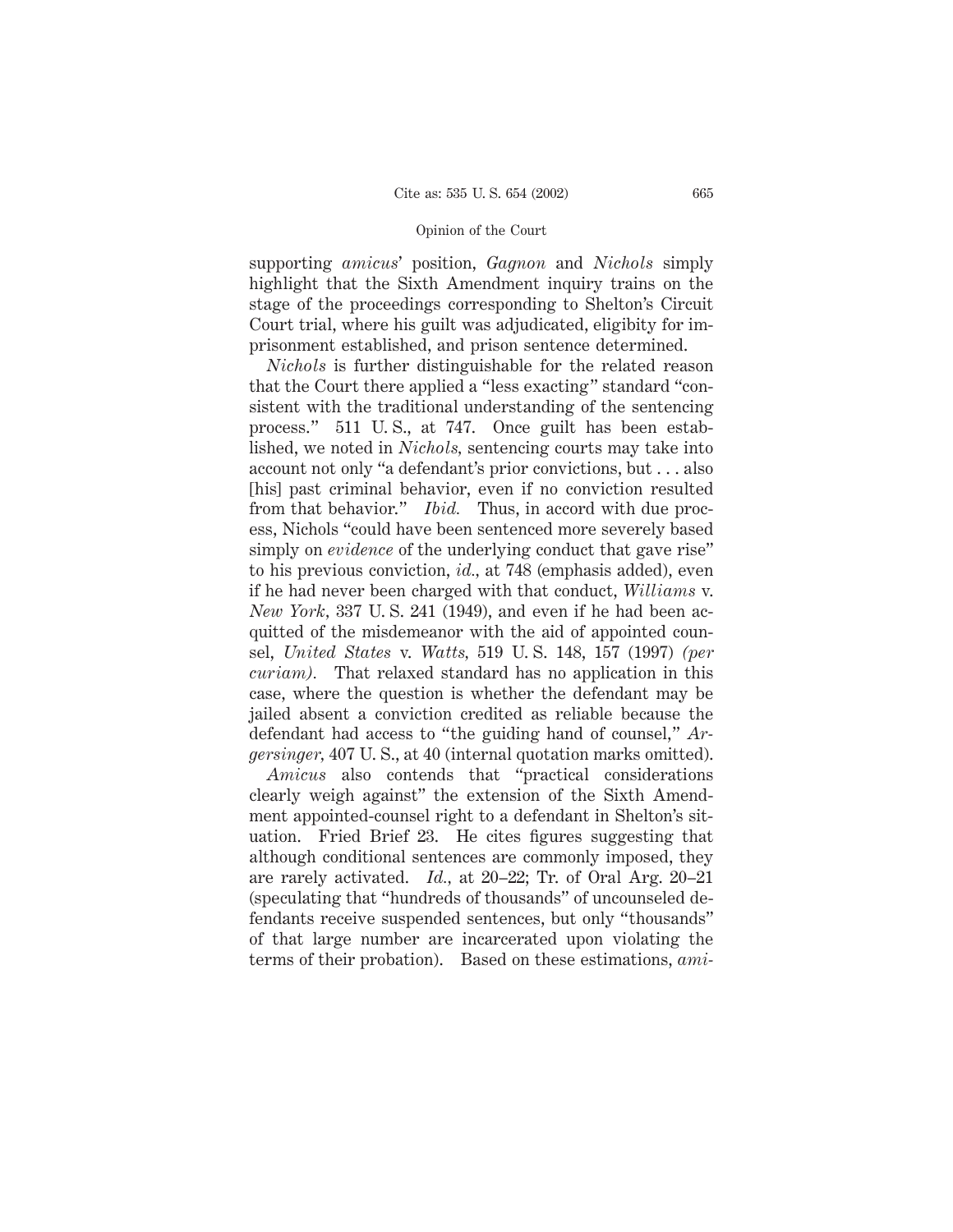### 666 ALABAMA *v.* SHELTON

#### Opinion of the Court

*cus* argues that a rule requiring appointed counsel in every case involving a suspended sentence would unduly hamper the States' attempts to impose effective probationary punishment. A more "workable solution," he contends, would permit imposition of a suspended sentence on an uncounseled defendant and require appointment of counsel, if at all, only at the probation revocation stage, when incarceration is imminent. Fried Brief 18, 23–24.

*Amicus* observes that probation is "now a critical tool of law enforcement in low level cases." *Id.,* at 22. Even so, it does not follow that preservation of that tool warrants the reduction of the Sixth Amendment's domain that would result from the regime *amicus* hypothesizes. *Amicus* does not describe the contours of the hearing that, he suggests, might precede revocation of a term of probation imposed on an uncounseled defendant. See *id.,* at 24 (raising, but not endeavoring to answer, several potential questions about the nature of the revocation hearing *amicus* contemplates). In Alabama, however, the character of the probation revocation hearing currently afforded is not in doubt. The proceeding is an "informal" one, *Buckelew* v. *State,* 48 Ala. App. 418, 421, 265 So. 2d 202, 205 (Crim. App. 1972), at which the defendant has no right to counsel, and the court no obligation to observe customary rules of evidence, *Martin* v. *State,* 46 Ala. App. 310, 311, 241 So. 2d 339, 340 (Crim. App. 1970).

More significant, the sole issue at the hearing—apart from determinations about the necessity of confinement, see Ala. Code  $$15-22-54(d)(4)$  (1975)—is whether the defendant breached the terms of probation. See *Martin,* 46 Ala. App., at 312, 241 So. 2d, at 341 ("All that is required in a hearing of this character is that the evidence be such as to reasonably satisfy the judge in the exercise of his sound discretion that the defendant has violated a valid condition upon which the sentence was suspended." (internal quotation marks omitted)). The validity or reliability of the underlying conviction is beyond attack. See *Buckelew,* 48 Ala. App., at 421,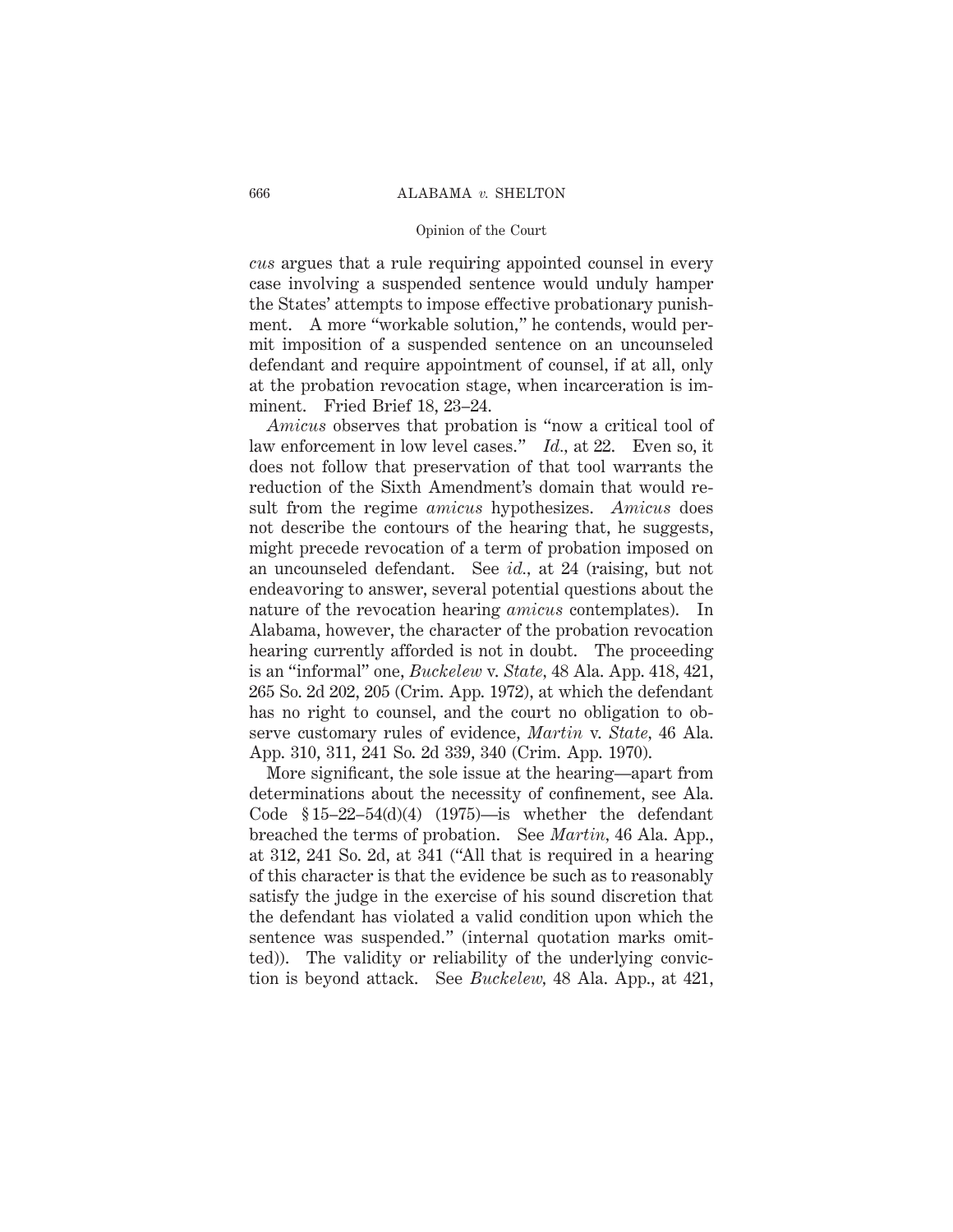265 So. 2d, at 205 ("a probation hearing cannot entertain a collateral attack on a judgment of another circuit").

We think it plain that a hearing so timed and structured cannot compensate for the absence of trial counsel, for it does not even address the key Sixth Amendment inquiry: whether the adjudication of guilt corresponding to the prison sentence is sufficiently reliable to permit incarceration. Deprived of counsel when tried, convicted, and sentenced, and unable to challenge the original judgment at a subsequent probation revocation hearing, a defendant in Shelton's circumstances faces incarceration on a conviction that has never been subjected to "the crucible of meaningful adversarial testing," *United States* v. *Cronic,* 466 U. S. 648, 656 (1984). The Sixth Amendment does not countenance this result.

In a variation on *amicus'* position, the dissent would limit review in this case to the question whether the *imposition* of Shelton's suspended sentence required appointment of counsel, answering that question "plainly no" because such a step "does not deprive a defendant of his personal liberty." *Post,* at 676. Only if the sentence is later activated, the dissent contends, need the Court "ask whether the procedural safeguards attending the imposition of [Shelton's] sentence comply with the Constitution." *Ibid.*

Severing the analysis in this manner makes little sense. One cannot assess the constitutionality of imposing a suspended sentence while simultaneously walling off the procedures that will precede its activation. The dissent imagines a set of safeguards Alabama might provide at the probation revocation stage sufficient to cure its failure to appoint counsel prior to sentencing, including, perhaps, "complete retrial of the misdemeanor violation with assistance of counsel," *post,* at 677. But there is no cause for speculation about Alabama's procedures; they are established by Alabama statute and decisional law, see *supra,* at 666 and this page, and they bear no resemblance to those the dissent invents in its effort to sanction the prospect of Shelton's imprisonment on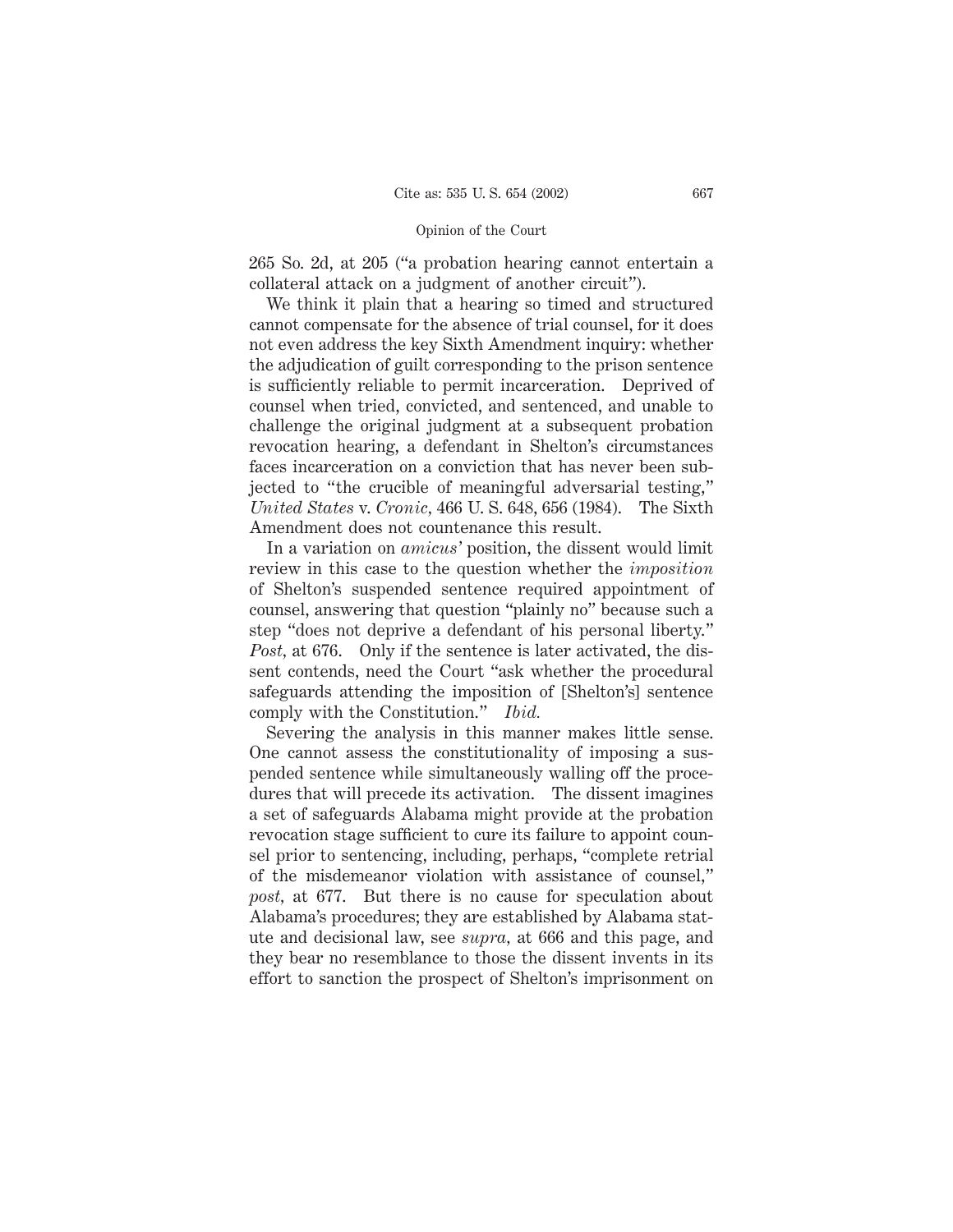an uncounseled conviction.5 Assessing the issue before us in light of actual circumstances, we do not comprehend how the procedures Alabama in fact provides at the probation revocation hearing could bring Shelton's sentence within constitutional bounds.6

Nor do we agree with *amicus* or the dissent that our holding will "substantially limit the states' ability" to impose probation, Fried Brief 22, or encumber them with a "large, new burden," *post,* at 680. Most jurisdictions already provide a state-law right to appointed counsel more generous than that afforded by the Federal Constitution. See

<sup>6</sup> Charging that we have "miraculously divined how the Alabama justices would resolve a constitutional question," *post,* at 676, the dissent forgets that this case is here on writ of certiorari to the Alabama Supreme Court. That court ruled in the decision under review that Shelton's sentence violates the Sixth Amendment. The Alabama Supreme Court has thus *already* spoken on the issue we now address, and in doing so expressed not the slightest hint that revocation-stage procedures—real or imaginary would affect the constitutional calculus.

<sup>&</sup>lt;sup>5</sup>In any event, the dissent is simply incorrect that our decision today effectively "deprive[s] the State of th[e] option" of placing an uncounseled defendant on probation, with incarceration conditioned on a guilty verdict following a trial *de novo. Post,* at 677. That option is the functional equivalent of pretrial probation, as to which we entertain no constitutional doubt. See *infra,* at 670–672, and n. 12.

Regarding the dissent's suggestion that other "means of retesting (with assistance of counsel) the validity of the original conviction" might suffice, *post,* at 678, n. 3, we doubt that providing counsel after the critical guilt adjudication stage "[would] be of much help to a defendant," for "the die is usually cast when judgment is entered on an uncounseled trial record." *Argersinger,* 407 U. S., at 41 (Burger, C. J., concurring in result). "[A] large number of misdemeanor convictions take place in police or justice courts which are not courts of record. Without a drastic change in the procedures of these courts, there would be no way" for the defendant to demonstrate error in the original proceeding or reconstruct evidence lost in the intervening period. *Nichols* v. *United States,* 511 U. S. 738, 748 (1994). But we need not here decide whether or what procedural safeguards "short of complete retrial" at the probation revocation stage could satisfy the Sixth Amendment, *post,* at 678; the minimal procedures Alabama *does* provide are plainly insufficient.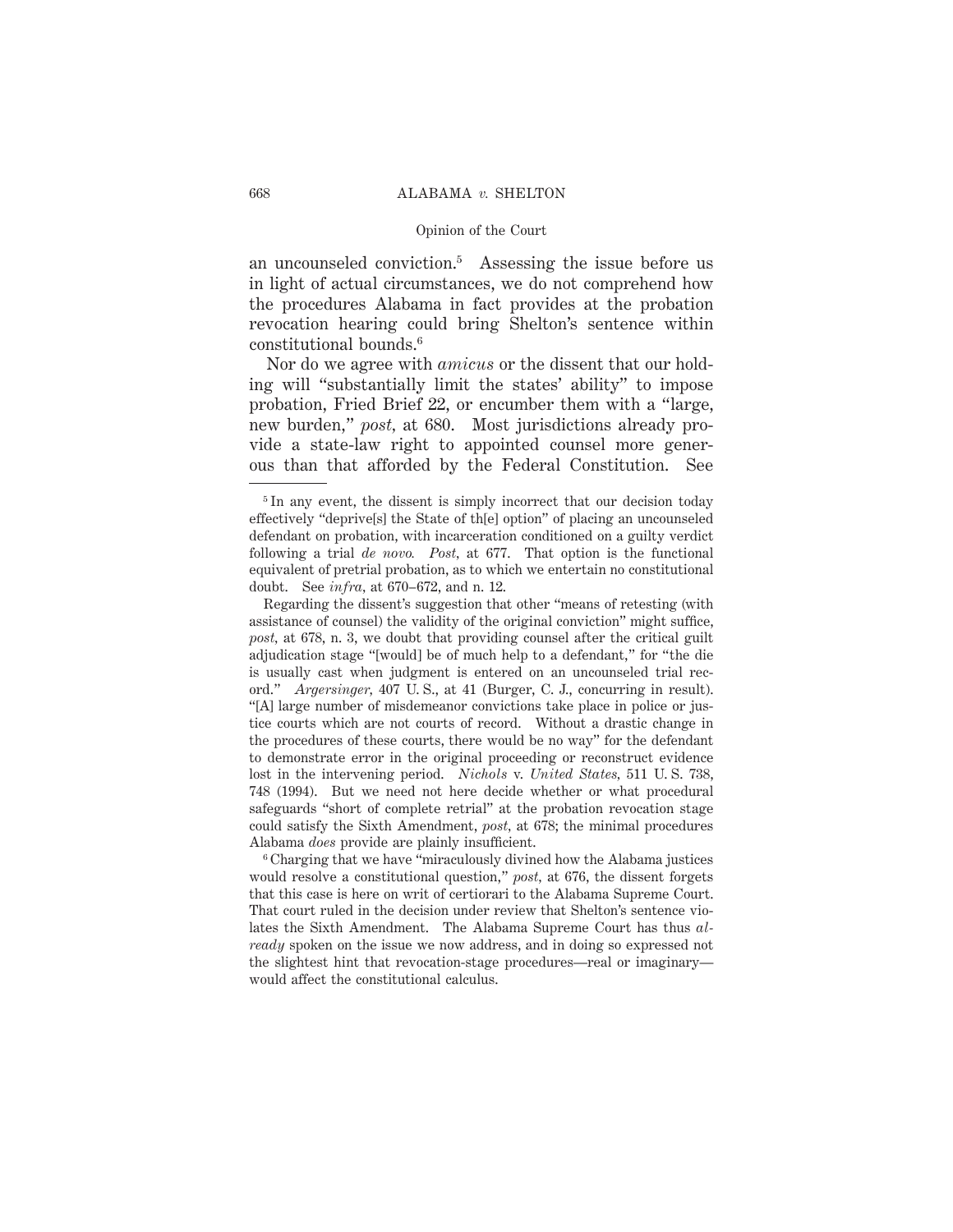*Nichols,* 511 U. S., at 748–749, n. 12. All but 16 States, for example, would provide counsel to a defendant in Shelton's circumstances, either because he received a substantial fine<sup>7</sup> or because state law authorized incarceration for the charged offense <sup>8</sup> or provided for a maximum prison term of one year.9 See Ala. Code §§ 13A–6–22, 13A–5–7(a)(1), 13A–  $5-12(a)(1)$  (1994). There is thus scant reason to believe that a rule conditioning imposition of a suspended sentence on provision of appointed counsel would affect existing practice

<sup>7</sup> See N. J. Stat. Ann. § 2A:158A–5.2 (1985); *State* v. *Hermanns,* 278 N. J. Super. 19, 29, 650 A. 2d 360, 366 (1994); N. C. Gen. Stat. § 7A–451(a)(1) (1999); Vt. Stat. Ann., Tit. 13, § 5201 (1998).

<sup>8</sup> See *Alexander* v. *Anchorage,* 490 P. 2d 910, 913 (Alaska 1971) (interpreting Alaska Const., Art. I, § 11, to provide counsel when punishment may involve incarceration); *Tracy* v. *Municipal Court for Glendale Judicial Dist.,* 22 Cal. 3d 760, 766, 587 P. 2d 227, 230 (1978) (Cal. Penal Code Ann. § 686 (West 1985) affords counsel to misdemeanor defendants); Del. Code Ann., Tit. 29, § 4602 (1997); D. C. Code Ann. § 11–2602 (West 2001); Haw. Rev. Stat. § 802–1 (1999); Ill. Comp. Stat., ch. 725, § 113–3 (1992); *Brunson* v. *State,* 182 Ind. App. 146, 149, 394 N. E. 2d 229, 231 (1979) (right to counsel in misdemeanor proceedings guaranteed by Ind. Const., Art. I, § 13); Ky. Rev. Stat. Ann. §§ 31.100(4)(b), 31.110(1) (West 1999); La. Const., Art. I, § 13; Mass. Rule Crim. Proc. 8 (2001); Minn. Rule Crim. Proc. 5.02(1) (2001); Neb. Rev. Stat. § 29–3902 (1995); N. Y. Crim. Proc. Law § 170.10(3)(c) (West 1993); Okla. Stat., Tit. 22, § 1355.6.A (West Supp. 2002); Ore. Rev. Stat. Ann. § 135.050(4) (Supp. 1998); Tenn. Sup. Ct. Rule 13(d)(1) (2001); Tex. Code Crim. Proc. Ann., Art. 26.04(b)(3) (Vernon Supp. 2002); Va. Code Ann. §§ 19.2–159, 19.2–160 (2000); Wash. Super. Ct. Crim. Rule 3.1(a) (2002); W. Va. Code § 50–4–3 (2000); Wis. Stat. § 967.06 (1998); Wyo. Stat. Ann. § 7–6–102 (2001).

<sup>9</sup> See Idaho Code §§ 19–851(d)(2), 19–852(a)(1) (1997); Iowa Rule Crim. Proc. 26 (2002); *Wright* v. *Denato,* 178 N. W. 2d 339, 341–342 (Iowa 1970); Md. Ann. Code, Art. 27A, §§ 2(h)(2), 4(b)(2) (1997 and Supp. 2000); Nev. Rev. Stat. §§ 178.397, 193.120 (2001); N. H. Stat. Ann. §§ 604–A:2(I), 625:9(IV)(a)(1) (West Supp. 2001); N. M. Stat. Ann. §§ 31–16–2(D), 31–16– 3(A) (2000); Ohio Rules Crim. Proc. 2(C), 44(A) (2002); Pa. Rule Crim. Proc. 122(A) (2002); 18 Pa. Cons. Stat. § 106(c)(2) (1998); S. D. Codified Laws §§ 23A–40–6, 23–40–6.1, 22–6–2(1) (1998); see also Conn. Gen. Stat. § 51–296(a) (Supp. 2001) (imposition of a "suspended sentence of incarceration with a period of probation" necessitates appointment of counsel).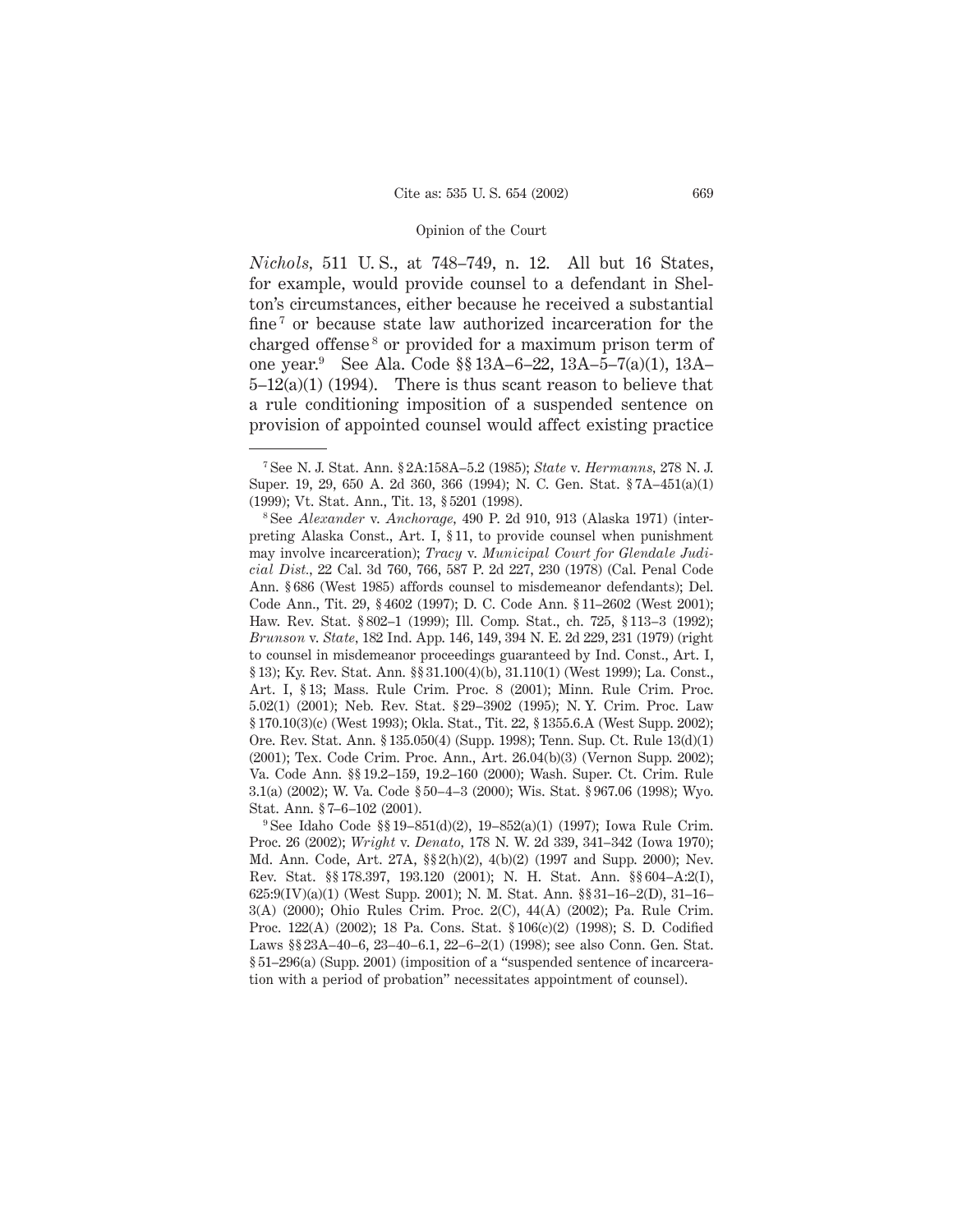in the large majority of the States.<sup>10</sup> And given the current commitment of most jurisdictions to affording courtappointed counsel to indigent misdemeanants while simultaneously preserving the option of probationary punishment, we do not share *amicus'* concern that other States may lack the capacity and resources to do the same.

Moreover, even if *amicus* is correct that "some courts and jurisdictions at least [can]not bear" the costs of the rule we confirm today, Fried Brief 23, those States need not abandon probation or equivalent measures as viable forms of punish-

More typical of the situation that results in a suspended sentence, we think, is a case like Shelton's—a prosecution before a jury for third-degree assault, arising out of a fistfight that followed a minor traffic accident, see App. 15, n. 2. Far from "quite irrelevant," *post,* at 679, that 34 States already provide an attorney in this situation strongly suggests that the added requirement of providing counsel routinely in suspended sentence cases will not prove unduly onerous.

<sup>&</sup>lt;sup>10</sup> That ten States in this majority do not provide counsel to every defendant who receives a suspended sentence hardly supports the dissent's dire predictions about the practical consequences of today's decision, see *post,* at 679–681, and n. 4. The circumstances in which those States currently allow prosecution of misdemeanors without appointed counsel are quite narrow. In Pennsylvania, for example, all defendants charged with misdemeanors enjoy a right to counsel regardless of the sentence imposed, Pa. Rule Crim. Proc. 122(B) (2002); only those charged with "summary offenses" (violations not technically considered crimes and punishable by no more than 90 days' imprisonment, 18 Pa. Cons. Stat. § 106(c)(2) (1998)) may receive a suspended sentence uncounseled. Pa. Rule Crim. Proc. 122(A) (2002); *Commonwealth* v. *Thomas,* 510 Pa. 106, 111, n. 7, 507 A. 2d 57, 59, n. 7 (1986). (Typical "summary offenses" in Pennsylvania include the failure to return a library book within 30 days, 18 Pa. Cons. Stat. § 6708 (1998), and fishing on a Sunday, 30 Pa. Cons. Stat. § 2104 (1998).) Gaps in the misdemeanor defendant's right to appointed counsel in other States that extend protection beyond the Sixth Amendment are similarly slight. See, *e. g.,* S. D. Codified Laws §§ 23A–40–6.1, 22–6–2(2) (1998) (defendant charged with misdemeanor enjoys absolute right to appointed counsel unless offense punishable by no more than 30 days' imprisonment); Tex. Code Crim. Proc. Ann., Art. 26.04(b)(3) (Vernon Supp. 2002) (counsel must be appointed to all misdemeanor defendants except those tried before a judge who knows sentence will not include imprisonment).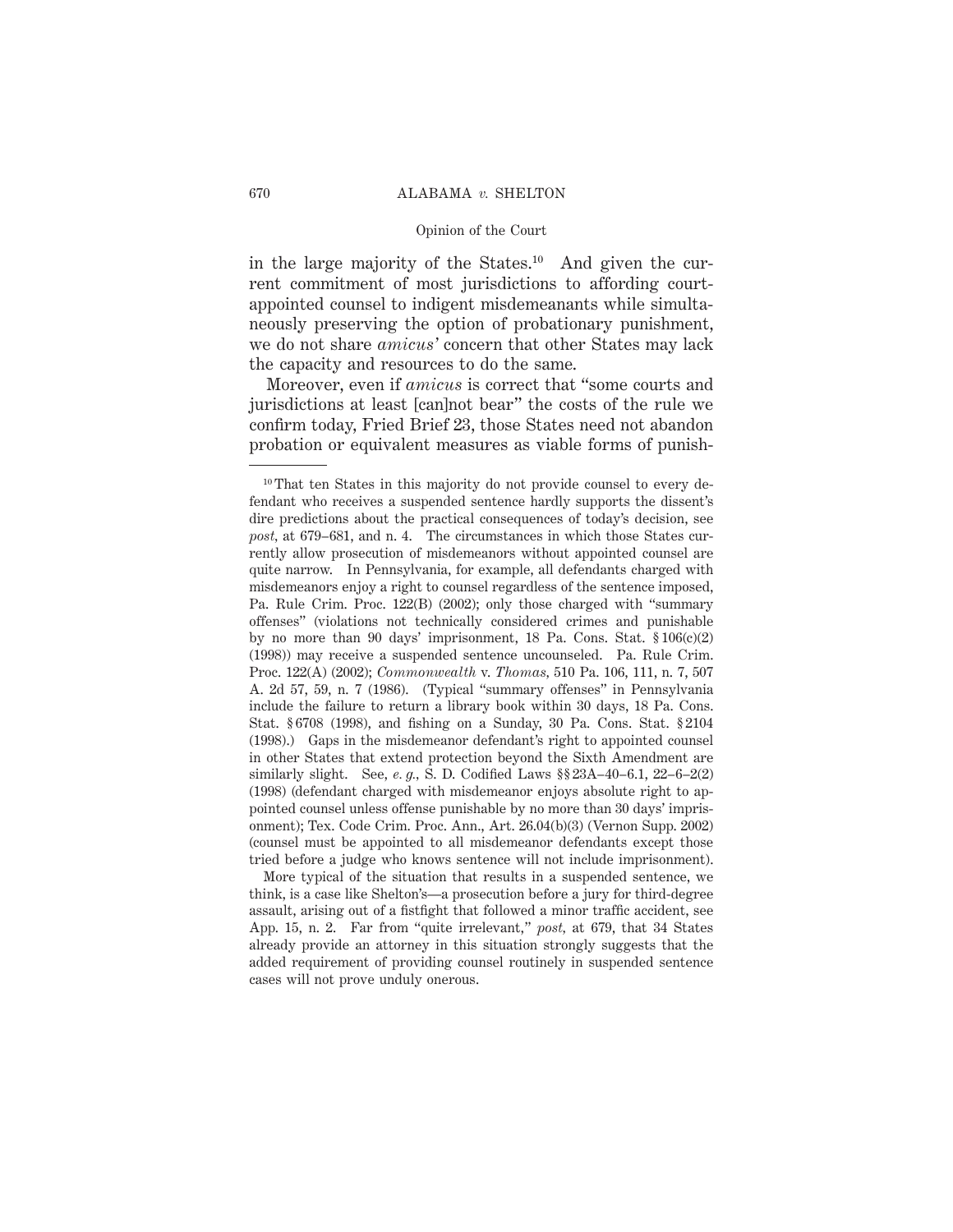ment. Although they may not attach probation to an imposed and suspended prison sentence, States unable or unwilling routinely to provide appointed counsel to misdemeanants in Shelton's situation are not without recourse to another option capable of yielding a similar result.

That option is pretrial probation, employed in some form by at least 23 States. See App. to Reply Brief for National Association of Criminal Defense Lawyers as *Amicus Curiae* 1a–2a (collecting state statutes). Under such an arrangement, the prosecutor and defendant agree to the defendant's participation in a pretrial rehabilitation program, $^{11}$  which includes conditions typical of post-trial probation. The adjudication of guilt and imposition of sentence for the underlying offense then occur only if and when the defendant breaches those conditions. *Ibid.;* see, *e. g.,* Conn. Gen. Stat. § 54–56e (2001); Pa. Rules Crim. Proc. 310–320, 316 (2002) ("The conditions of the [pretrial rehabilitation] program may be such as may be imposed with respect to probation after conviction of a crime."); N. Y. Crim. Proc. Law § 170.55(3) (McKinney Supp. 2001) (pretrial "adjournment in contemplation of dismissal" may require defendant "to observe certain specified conditions of conduct").12

Like the regime urged by *amicus,* this system reserves the appointed-counsel requirement for the "small percent-

<sup>11</sup> Because this device is conditioned on the defendant's consent, it does not raise the question whether imposition of probation alone so restrains a defendant's liberty as to require provision of appointed counsel. See Brief for National Association of Criminal Defense Lawyers as *Amicus Curiae* 8; cf. Brief for Respondent 13–16.

<sup>&</sup>lt;sup>12</sup> There is thus only one significant difference between pretrial probation and the "sensible option" urged by the dissent, *i. e.,* "complete retrial of the misdemeanor violation with assistance of counsel" upon a defendant's violation of probation terms, *post,* at 677. Pretrial probation is substantially less expensive: It permits incarceration after a single trial, whereas the dissent's regime requires two—one (without counsel) to place the defendant on probation, and a second (with counsel) to trigger imprisonment.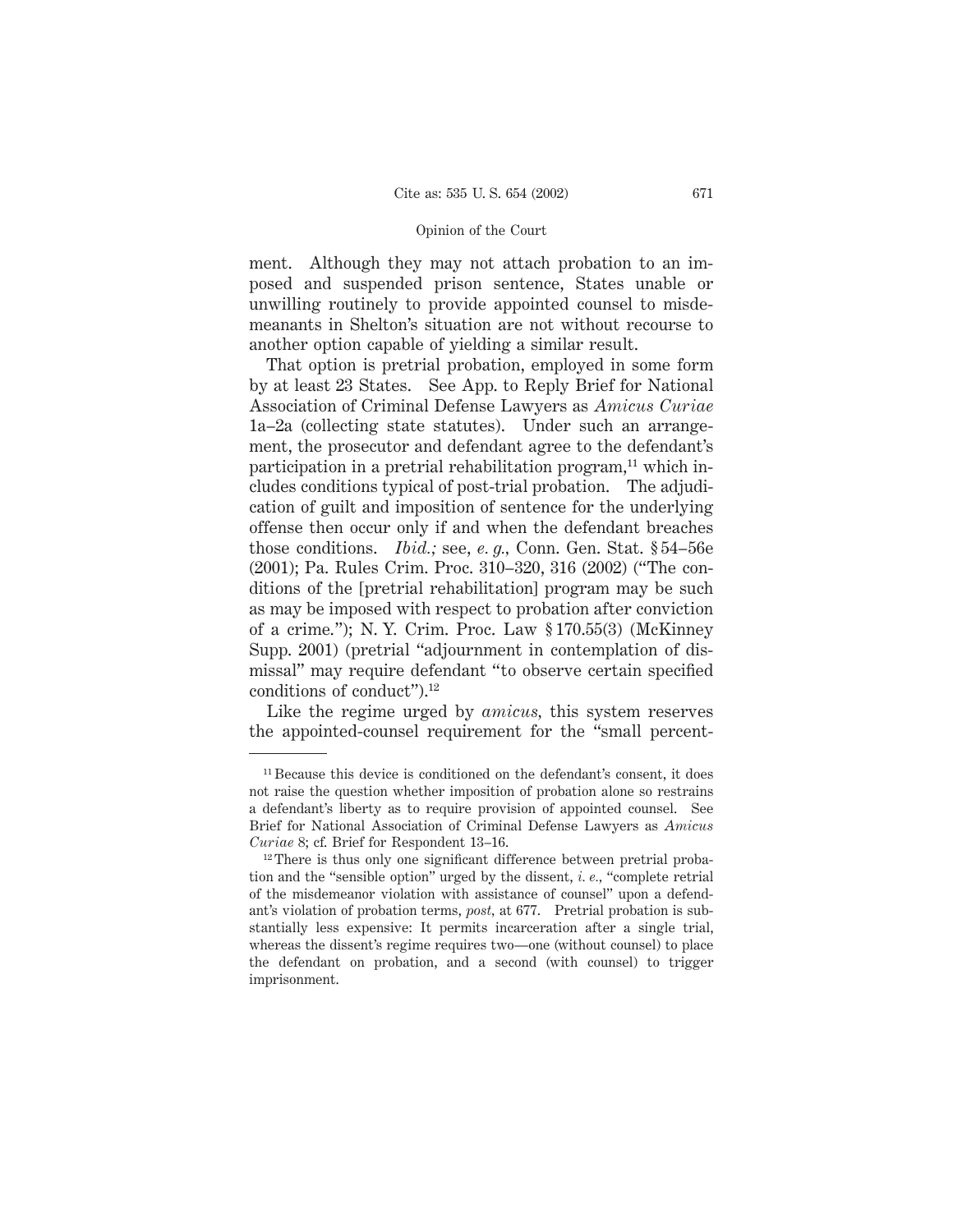### 672 ALABAMA *v.* SHELTON

### Opinion of the Court

age" of cases in which incarceration proves necessary, Fried Brief 21, thus allowing a State to "supervise a course of rehabilitation" without providing a lawyer every time it wishes to pursue such a course, *Gagnon,* 411 U. S., at 784. Unlike *amicus*' position, however, pretrial probation also respects the constitutional imperative that "no person may be imprisoned for any offense . . . unless he was represented by counsel at his trial," *Argersinger,* 407 U. S., at 37.

Alabama concedes that activation of a suspended sentence results in the imprisonment of an uncounseled defendant "for a term that relates to the original offense" and therefore "crosses the line of 'actual imprisonment'" established in *Argersinger* and *Scott.* Reply Brief to *Amicus Curiae* Professor Charles Fried 8. Shelton cannot be imprisoned, Alabama thus acknowledges, "unless the State has afforded him the right to assistance of appointed counsel in his defense," *Scott,* 440 U. S., at 374; see Reply Brief 9. Alabama maintains, however, that there is no constitutional barrier to *imposition* of a suspended sentence that can never be enforced; the State therefore urges reversal of the Alabama Supreme Court's judgment insofar as it vacated the term of probation Shelton was ordered to serve.

In effect, Alabama invites us to regard two years' probation for Shelton as a separate and independent sentence, which "the State would have the same power to enforce [as] a judgment of a mere fine." Tr. of Oral Arg. 6. *Scott,* Alabama emphasizes, squarely held that a fine-only sentence does not trigger a right to court-appointed counsel, Tr. of Oral Arg. 6; similarly, Alabama maintains, probation uncoupled from a prison sentence should trigger no immediate right to appointed counsel. Seen as a freestanding sentence, Alabama further asserts, probation could be enforced, as a criminal fine or restitution order could, in a contempt pro-

 $\Gamma$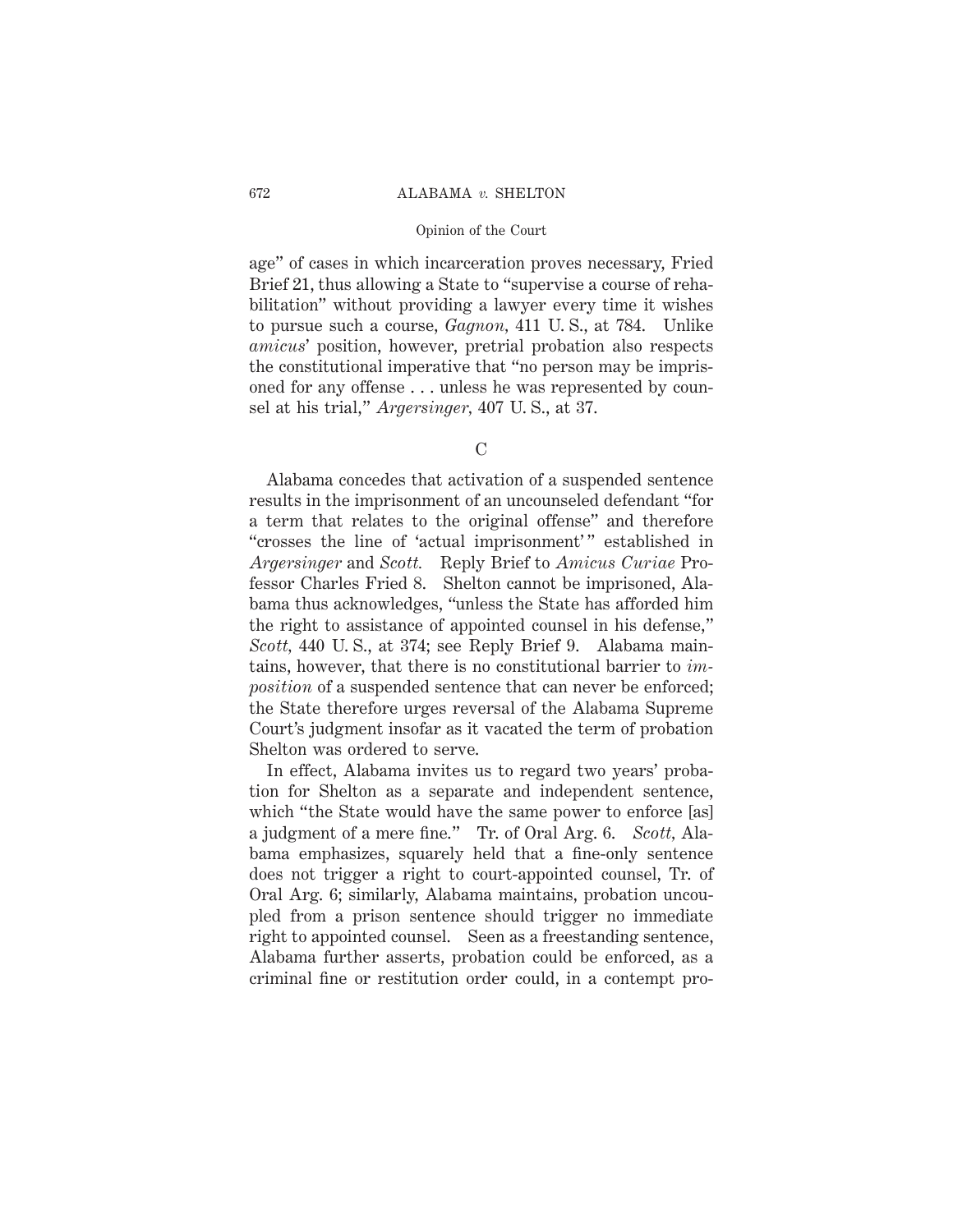ceeding. See Reply Brief 11–12; Reply Brief to *Amicus Curiae* Professor Charles Fried 10–13; Tr. of Oral Arg. 7.

Alabama describes the contempt proceeding it envisions as one in which Shelton would receive "the full panoply of due process," including the assistance of counsel. Reply Brief 12. Any sanction imposed would be for "postconviction wrongdoing," not for the offense of conviction. Reply Brief to *Amicus Curiae* Professor Charles Fried 11. "The maximum penalty faced would be a \$100 fine and five days' imprisonment," Reply Brief 12 (citing Ala. Code § 12– 11–30(5) (1995)), not the 30 days ordered and suspended by the Alabama Circuit Court, see *supra,* at 658.

There is not so much as a hint, however, in the decision of the Supreme Court of Alabama, that Shelton's probation term is separable from the prison term to which it was tethered. Absent any prior presentation of the position the State now takes, $^{13}$  we resist passing on it in the first instance. Our resistance to acting as a court of first view instead of one of review is heightened by the Alabama Attorney General's acknowledgment at oral argument that he did not know of any State that imposes, postconviction, on a par with a fine, a term of probation unattached to a suspended sentence. Tr. of Oral Arg. 8. The novelty of the State's current position is further marked by the unqualified statement in Alabama's opening brief that, "[b]y reversing Shelton's suspended sentence, the [Supreme Court of Alabama] correspondingly vacated the two-year probationary term." Brief for Petitioner 6.

<sup>&</sup>lt;sup>13</sup> Not until its reply brief did the State convey that, as it comprehends *Argersinger* and *Scott,* "there is no possibility that Shelton's suspended sentence will be activated if he violates the terms of his probation." Reply Brief 9. Before the Supreme Court of Alabama, the State's position coincided with the position now argued by *amicus.* See State's Brief and Argument on Petition for Writ of Certiorari to the Alabama Court of Criminal Appeals, p. 31, and State's Brief and Argument in Support of its Application for Rehearing, in No. 1990031 (Ala. Sup. Ct.), p. 32.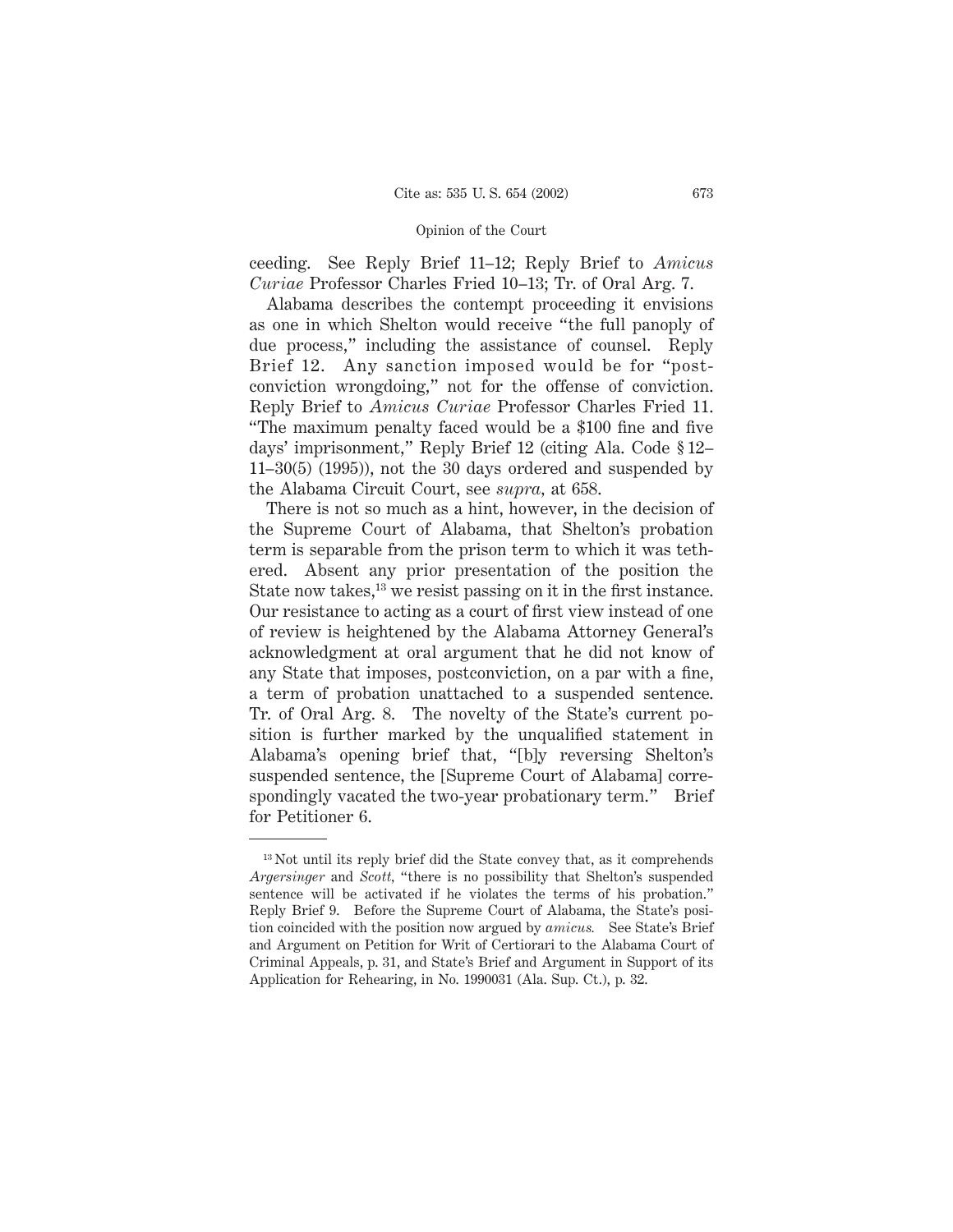In short, Alabama has developed its position late in this litigation and before the wrong forum. It is for the Alabama Supreme Court to consider before this Court does whether the suspended sentence alone is invalid, leaving Shelton's probation term freestanding and independently effective. See *Hortonville Joint School Dist. No. 1* v. *Hortonville Ed. Assn.,* 426 U. S. 482, 488 (1976) ("We are, of course, bound to accept the interpretation of [the State's] law by the highest court of the State."). We confine our review to the ruling the Alabama Supreme Court made in the case as presented to it: "[A] defendant who receives a suspended or probated sentence *to imprisonment* has a constitutional right to counsel." App. 40 (emphasis added); see Brief for Petitioner 6. We find no infirmity in that holding.

\*\*\*

Satisfied that Shelton is entitled to appointed counsel at the critical stage when his guilt or innocence of the charged crime is decided and his vulnerability to imprisonment is determined, we affirm the judgment of the Supreme Court of Alabama.

*It is so ordered.*

JUSTICE SCALIA, with whom THE CHIEF JUSTICE, JUSTICE Kennedy, and Justice Thomas join, dissenting.

In *Argersinger* v. *Hamlin,* 407 U. S. 25, 37 (1972), we held that "absent a knowing and intelligent waiver, *no person may be imprisoned* for any offense . . . unless he was represented by counsel at his trial." (Emphasis added.) Although, we said, the "run of misdemeanors will not be affected" by this rule, "in those *that end up in the actual deprivation of a person's liberty,* the accused will receive the benefit" of appointed counsel. *Id.,* at 40 (emphasis added). We affirmed this rule in *Scott* v. *Illinois,* 440 U. S. 367 (1979), drawing a bright line between imprisonment and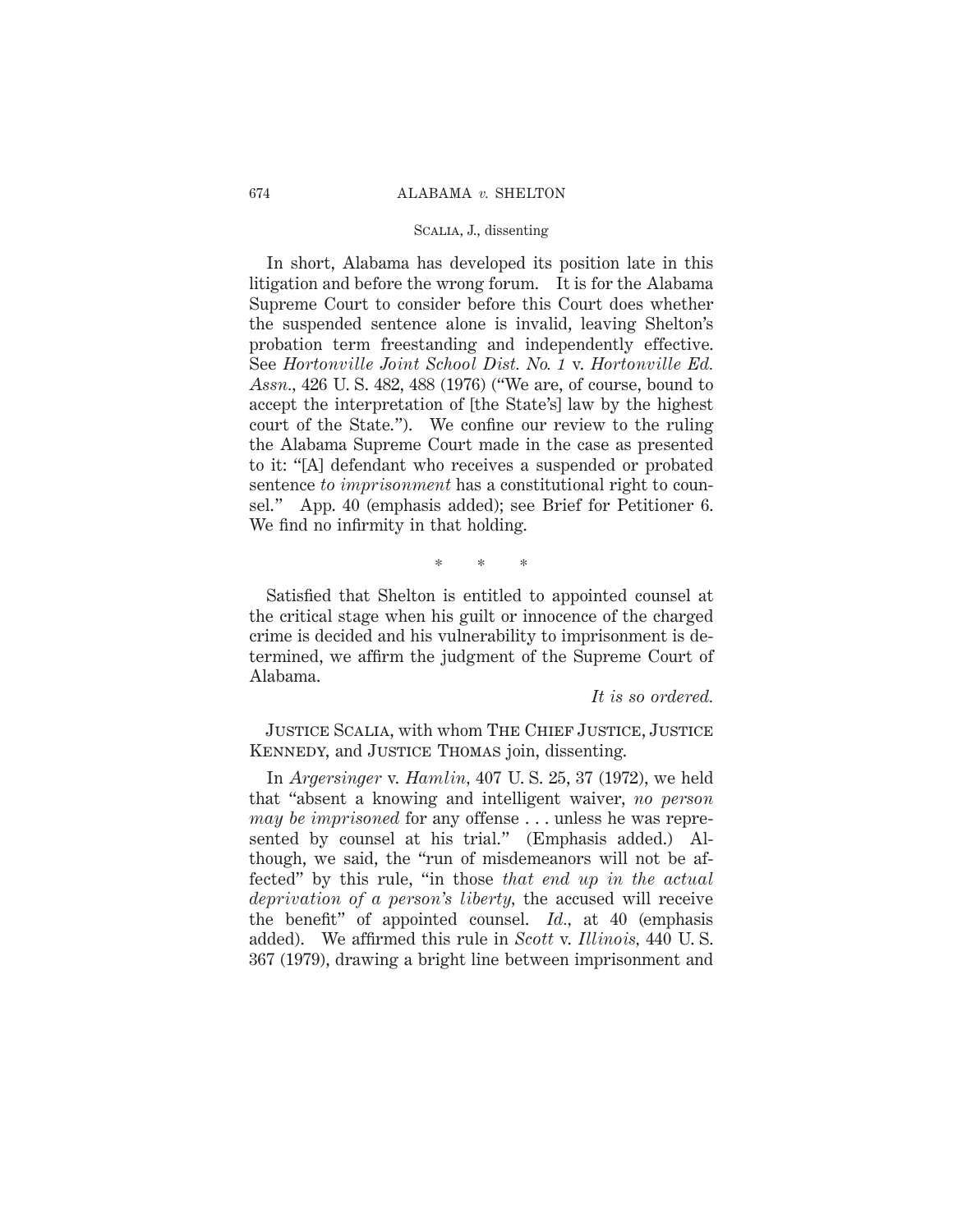the mere threat of imprisonment: "[T]he central premise of *Argersinger*—that actual imprisonment is a penalty different in kind from fines *or the mere threat of imprisonment*—is eminently sound and warrants adoption of *actual imprisonment* as the line defining the constitutional right to appointment of counsel." *Id.,* at 373 (emphasis added). We have repeatedly emphasized actual imprisonment as the touchstone of entitlement to appointed counsel. See, *e. g., Glover* v. *United States,* 531 U. S. 198, 203 (2001) ("any amount of *actual jail time* has Sixth Amendment significance" (emphasis added)); *M. L. B.* v. *S. L. J.,* 519 U. S. 102, 113 (1996) ("right [to appointed counsel] does not extend to nonfelony trials if no term of imprisonment is *actually imposed*" (emphasis added)); *Lassiter* v. *Department of Social Servs. of Durham Cty.,* 452 U. S. 18, 26 (1981) (the Court "has refused to extend the right to appointed counsel to include prosecutions which, though criminal, *do not result in* the defendant's *loss of personal liberty*" (emphasis added)).

Today's decision ignores this long and consistent jurisprudence, extending the misdemeanor right to counsel to cases bearing the mere threat of imprisonment. Respondent's 30-day suspended sentence, and the accompanying 2-year term of probation, are invalidated for lack of appointed counsel even though respondent has not suffered, and may never suffer, a deprivation of liberty. The Court holds that the suspended sentence violates respondent's Sixth Amendment right to counsel because it "*may* 'end up in the actual deprivation of [respondent's] liberty,'" ante, at 658 (emphasis added), *if* he someday violates the terms of probation, *if* a court determines that the violation merits revocation of probation, Ala. Code § 15–22–54(d)(1) (1995), and *if* the court determines that no other punishment will "adequately protect the community from further criminal activity" or "avoid depreciating the seriousness of the violation," § 15–22– 54(d)(4). And to all of these contingencies there must yet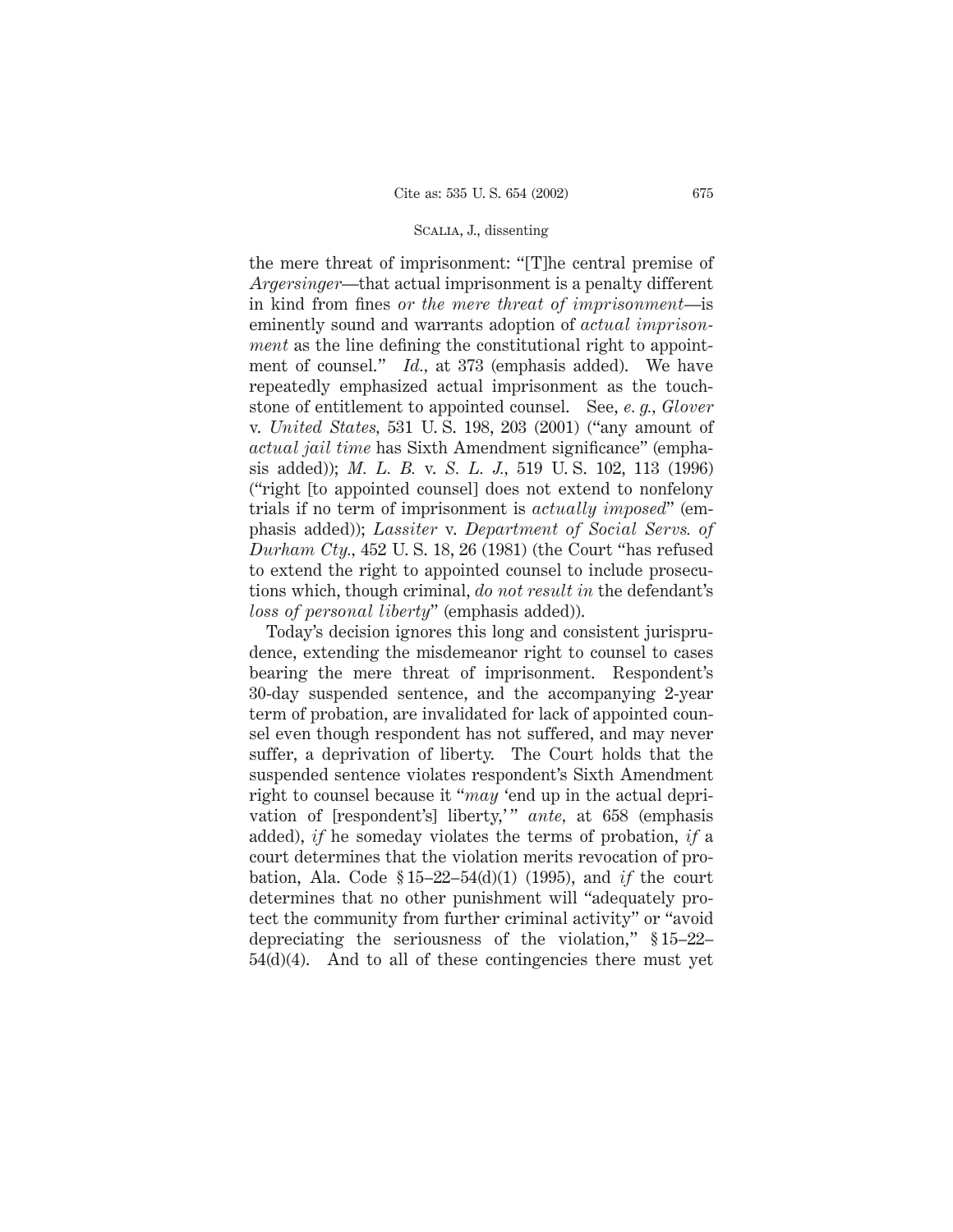be added, before the Court's decision makes sense, an element of rank speculation. Should all these contingencies occur, the Court speculates, the Alabama Supreme Court would mechanically apply its decisional law applicable to routine probation revocation (which establishes procedures that the Court finds inadequate) rather than adopt special procedures for situations that raise constitutional questions in light of *Argersinger* and *Scott. Ante,* at 666–668. The Court has miraculously divined how the Alabama justices would resolve a constitutional question.<sup>1</sup>

But that question is not the one before us, and the Court has no business offering an advisory opinion on its answer. We are asked to decide whether "imposition of a suspended or conditional sentence in a misdemeanor case invoke[s] a defendant's Sixth Amendment right to counsel." Pet. for Cert. i. Since *imposition* of a suspended sentence does not deprive a defendant of his personal liberty, the answer to *that* question is plainly no. In the future, *if and when* the State of Alabama seeks to imprison respondent on the previously suspended sentence, we can ask whether the procedural safeguards attending the imposition of that sentence comply with the Constitution. But that question is *not* before us now. Given our longstanding refusal to issue advisory opinions, *Hayburn's Case,* 2 Dall. 409 (1792), particularly with respect to constitutional questions (as to which we seek to avoid even *non*-advisory opinions, *Ashwander* v. *TVA,* 297 U. S. 288, 347 (1936) (Brandeis, J., concurring)), I am amazed by the Court's conclusion that it "makes little

<sup>&</sup>lt;sup>1</sup>The Court says that the Alabama Supreme Court has already resolved this question, since, in finding that respondent's sentence violated the Sixth Amendment, it "expressed not the slightest hint that revocationstage procedures . . . would affect the constitutional calculus." *Ante,* at 668, n. 6. Indeed it did not, and that was precisely its error. It did not answer (because it did not consider) the question whether procedures attending the probation revocation proceeding could cure the absence of counsel at trial.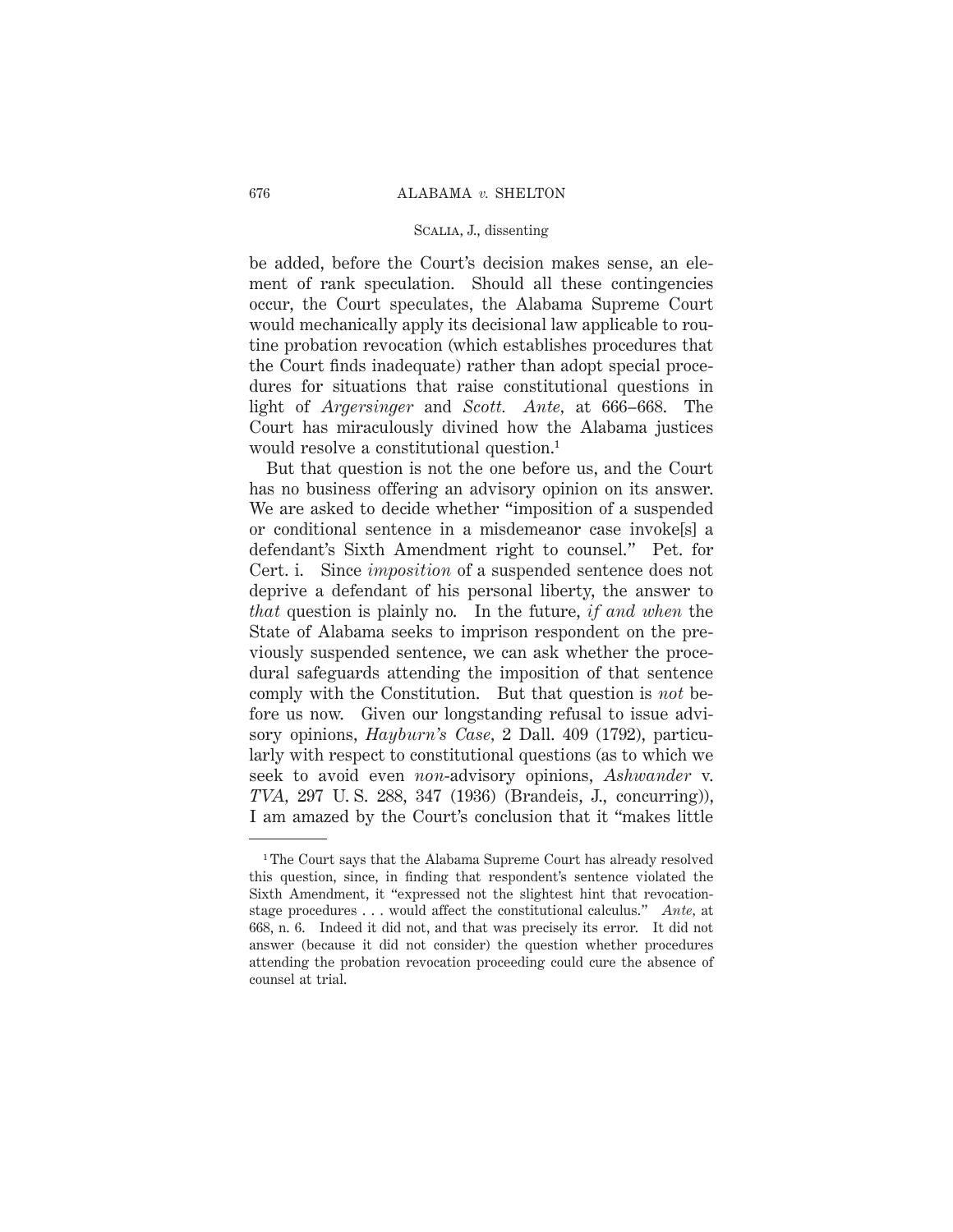sense" to limit today's decision to the question presented (the constitutionality of imposing a suspended sentence on uncounseled misdemeanants) and to avoid a question *not* presented (the constitutionality of the "procedures that will precede its activation"). *Ante,* at 667.

Although the Court at one point purports to limit its decision to suspended sentences imposed on uncounseled misdemeanants in States, like Alabama, that offer only "minimal procedures" during probation revocation hearings, see *ante,* at 668, n. 5, the text of today's opinion repudiates that limitation. In answering the question we asked *amicus* to address—whether "the Sixth Amendment permit[s] activation of a suspended sentence upon the defendant's violation of the terms of probation"—the Court states without qualification that "it does not." *Ante,* at 662. Thus, when the Court says it "doubt<sup>[s]"</sup> that any procedures attending the reimposition of the suspended sentence "could satisfy the Sixth Amendment," *ante,* at 668, n. 5, it must be using doubt as a euphemism for certitude.

The Court has no basis, moreover, for its "doubt." Surely the procedures attending reimposition of a suspended sentence would be adequate if they required, upon the defendant's request, complete retrial of the misdemeanor violation with assistance of counsel. By what right does the Court deprive the State of that option?<sup>2</sup> It may well be a sensible

<sup>2</sup> The Court asserts that pretrial probation, which its opinion permits, is the "functional equivalent" of post-trial probation with later retrial if the suspended sentence is to be activated. Even if that were so, I see no basis for forcing the State to employ one "functional equivalent" rather than the other. But in fact there is nothing but the Court's implausible speculation to support the proposition that pretrial probation will "yiel[d] a similar result," *ante,* at 671. That would certainly be a curious coincidence, inasmuch as pretrial probation has the quite different purpose of conserving prosecutorial and judicial resources by forgoing trial. See, *e. g.,* 3a U. S. Dept. of Justice, United States Attorneys' Manual § 9–22.000 (1988); H. Abadinsky, Probation and Parole: Theory and Practice 348–349 (3d ed. 1987) (pretrial probation programs "use the fact that an arrest has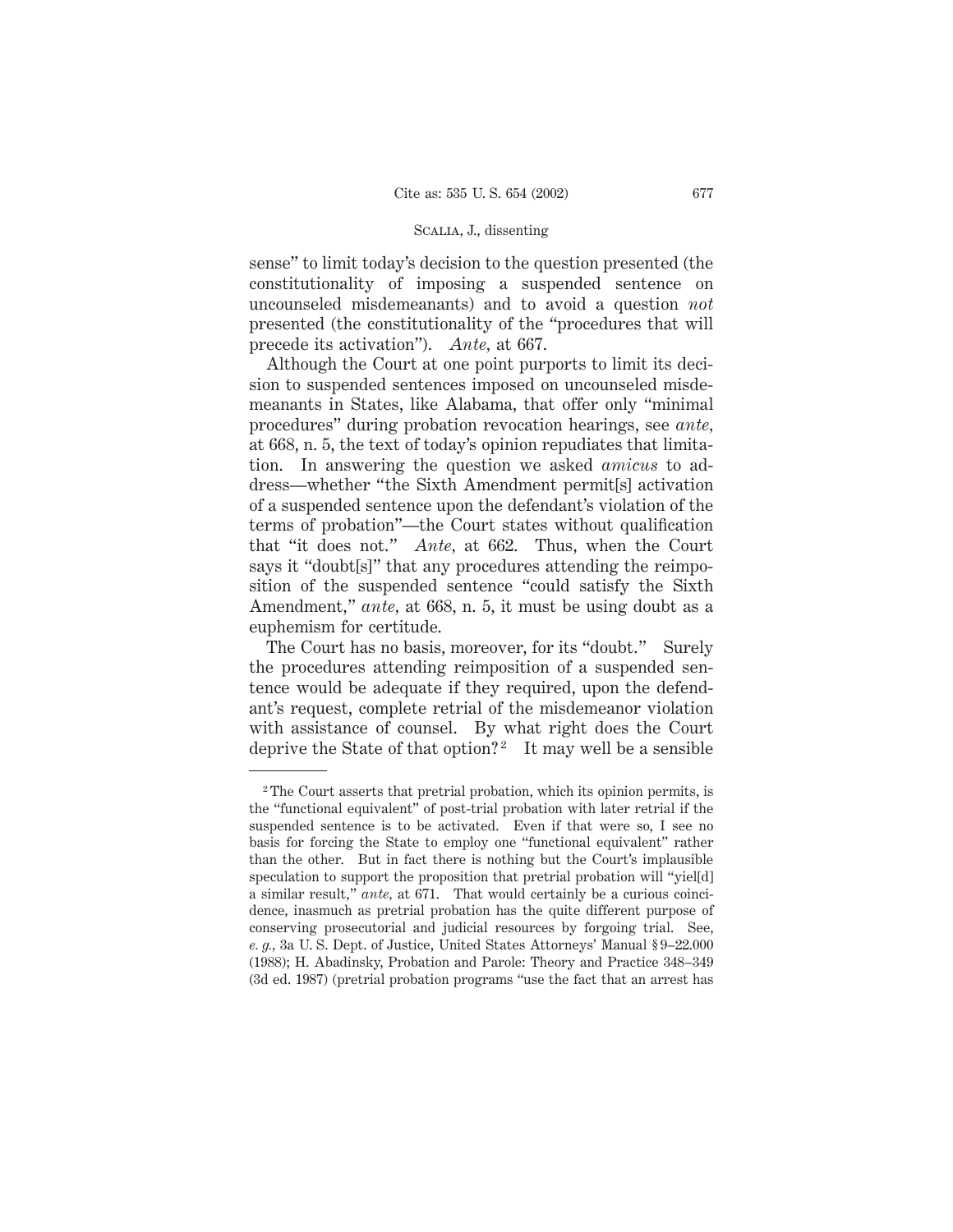option, since most defendants will be induced to comply with the terms of their probation by the mere threat of a retrial that could send them to jail, and since the expense of those rare, counseled retrials may be much less than the expense of providing counsel initially in all misdemeanor cases that bear a possible sentence of imprisonment. And it may well be that, in some cases, even procedures short of complete retrial will suffice.3

occurred as a means of identifying defendants in need of treatment or, at least, not in need of criminal prosecution"). Moreover, pretrial probation is generally available only for minor offenses, App. to Reply Brief for National Association of Criminal Defense Lawyers as *Amicus Curiae* 1a, and is available in States (*e. g.,* Alabama) that also employ post-trial probation, *id.,* at 3a. If the thesis that it is the "functional equivalent" of post-trial probation were true, we would expect to see pretrial probation used for both major and minor crimes and to see it used in place of, not in addition to, post-trial probation.

<sup>3</sup> The Court quotes Chief Justice Burger's concurrence in *Argersinger* v. *Hamlin,* 407 U. S. 25 (1972), to support its "doubt that providing counsel after the critical guilt adjudication stage '[would] be of much help to a defendant,' for 'the die is usually cast when judgment is entered on an uncounseled trial record.' *Argersinger,* 407 U. S., at 41." *Ante,* at 668, n. 5. But that passage was addressing the limited benefits of "*[a]ppeal* from a conviction after an uncounseled trial," *Argersinger, supra,* at 41 (emphasis added), and was doubtless correct in light of the uniformly restricted scope of appellate review. But it makes no sense to transfer the Chief Justice's concerns to unknown and unknowable forms of probation revocation proceedings, which may provide various means of retesting (with assistance of counsel) the validity of the original conviction. The Court notes that a "large number of misdemeanor convictions take place in police or justice courts which are not courts of record," making it quite difficult for a defendant "to demonstrate error in the original proceeding." *Ante,* at 668, n. 5 (internal quotation marks omitted). But it is entirely irrelevant whether a *"large number of misdemeanor convictions"* take place in police or justice courts. What matters is whether a record is available in misdemeanor convictions *that result in a suspended prison sentence* (a presumably small fraction of all misdemeanor convictions). We have no reliable information on that point other than the experience of the present case—which shows that Alabama does provide a record which counsel can comb for substantive and procedural inadequacy. Re-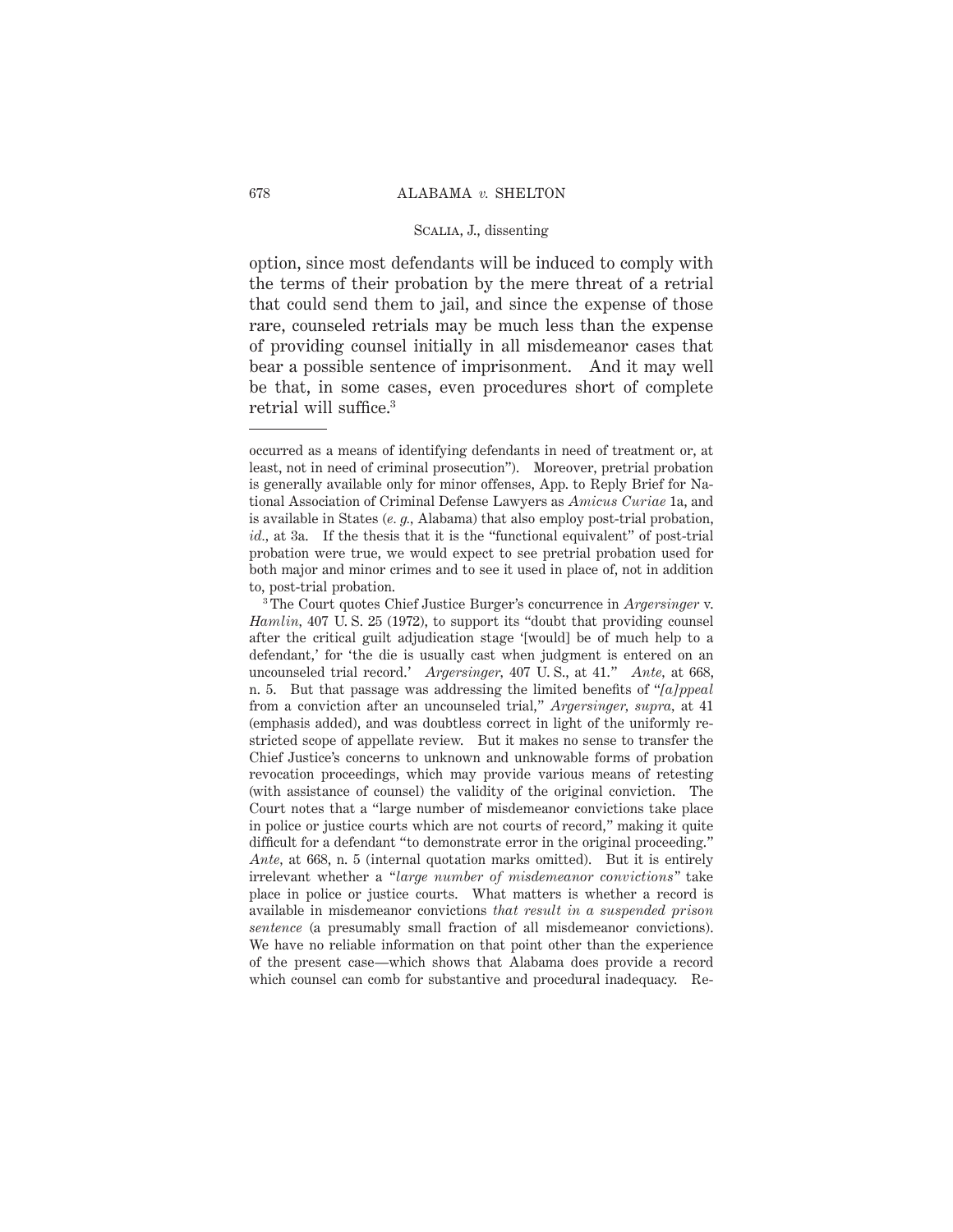Our prior opinions placed considerable weight on the practical consequences of expanding the right to appointed counsel beyond cases of actual imprisonment. See, *e. g., Scott,* 440 U. S., at 373 (any extension of *Argersinger* would "impose unpredictable, but necessarily substantial, costs on 50 quite diverse States"); see also *Argersinger,* 407 U. S., at 56–62 (Powell, J., concurring in result) (same). Today, the Court gives this consideration the back of its hand. Its observation that "[a]ll but 16 States" already appoint counsel for defendants like respondent, *ante,* at 669, is interesting but quite irrelevant, since today's holding is not confined to *defendants like respondent.* Appointed counsel must henceforth be offered before *any* defendant can be awarded a suspended sentence, no matter how short. Only 24 States have announced a rule of this scope.<sup>4</sup> Thus, the Court's deci-

spondent was tried before a judge in State District Court, a court of record; he subsequently exercised his right, under Ala. Code § 12–12–71 (1995), to trial *de novo* before a jury in State Circuit Court, a higher court of record. See *Ex parte Maye,* 799 So. 2d 944, 947 (Ala. 2001).

<sup>4</sup> Ten of the thirty-four States cited by the Court do not offer appointed counsel in all cases where a misdemeanor defendant might suffer a suspended sentence. Six States guarantee counsel only when the authorized penalty is *at least* three or six months' imprisonment. See Idaho Code §§ 19–851(d)(2), 19–852(a) (1948–1997); *State* v. *Hardman,* 120 Idaho 667, 669–670, 818 P. 2d 782, 784–785 (App. 1991); Md. Ann. Code, Art. 27A, §§ 2(h)(2), 4(b)(2) (1957–1997); Nev. Rev. Stat. §§ 178.397, 193.120 (1996); N. M. Stat. Ann. §§ 31–16–2, 31–16–3 (2000); *State* v. *Woodruff,* 124 N. M. 388, 396, n. 3, 951 P. 2d 605, 613, n. 3 (1997); Ohio Rules Crim. Proc. 2(C), 44(A) (2002); 18 Pa. Cons. Stat. § 106(c) (1998); Pa. Rules Crim. Proc. 122(A), (B) (2002); *Commonwealth* v. *Thomas,* 510 Pa. 106, 111, n. 7, 507 A. 2d 57, 59, n. 7 (1986). South Dakota does not provide counsel where the maximum permissible sentence is 30 days' imprisonment, S. D. Codified Laws § 22–6–2 (1998), if "the court has concluded that [the defendant] will not be deprived of his liberty if he is convicted," §§ 23A–40–6, 23A– 40–6.1. Texas's statute declares that appointed counsel should be offered to any defendant "charged with a misdemeanor punishable by confinement," Tex. Code Crim. Proc. Ann., Art. 26.04(b)(3) (Vernon Supp. 2002), but the state courts have construed this provision to require appointment only "when the court *knows* that the punishment it will assess includes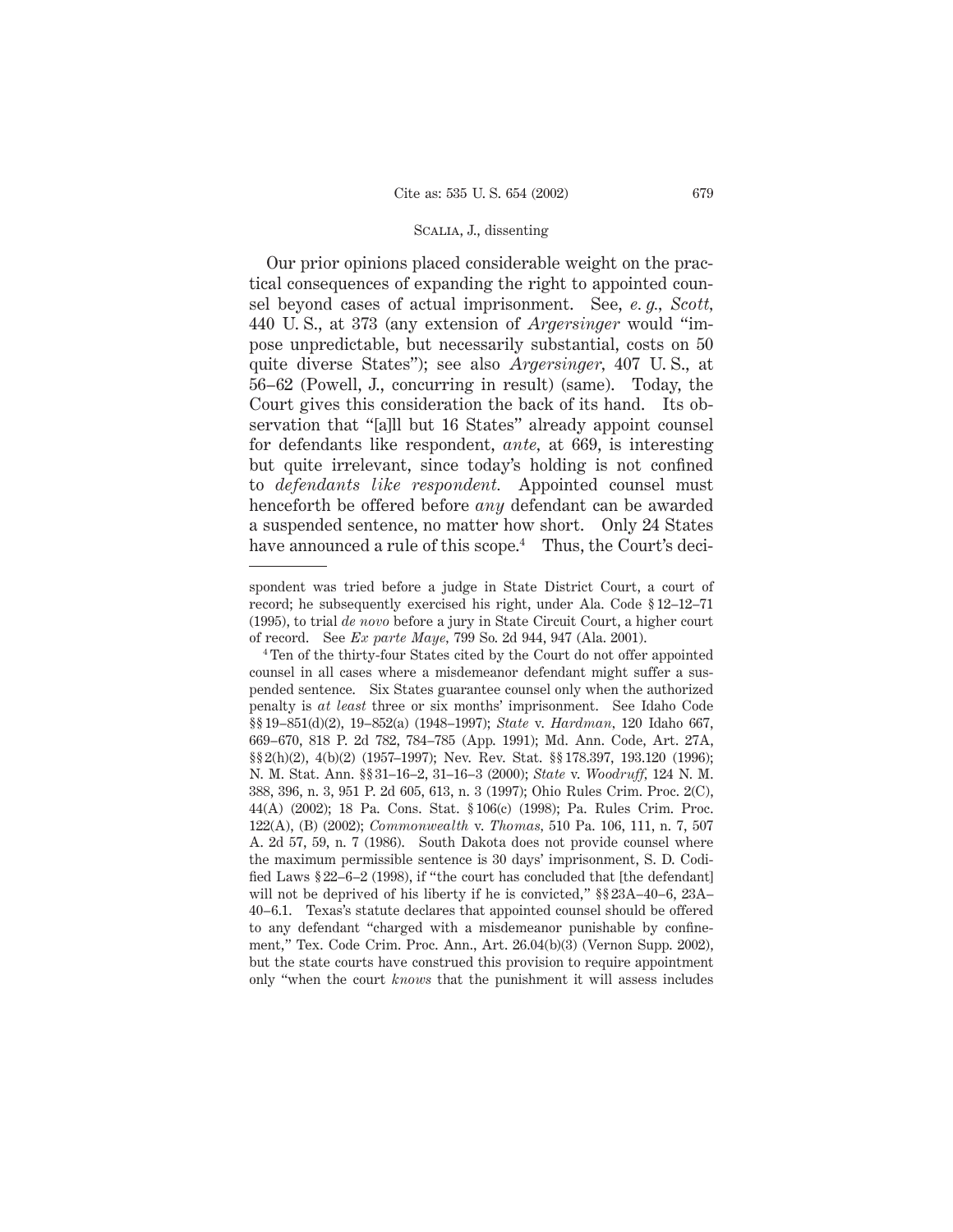sion imposes a large, new burden on a majority of the States, including some of the poorest (*e. g.,* Alabama, Arkansas, and Mississippi, see U. S. Dept. of Commerce, Bureau of Census,

imprisonment or when the trial is before the jury and the possible punishment includes imprisonment." *Fortner* v. *State,* 764 S. W. 2d 934, 935 (Tex. App. 1989) (emphasis added). Thus, nothing in Texas law assures counsel in a misdemeanor bench trial resulting in a suspended sentence. Finally, in two of the States that appoint counsel when imprisonment is "likely" to be imposed, the courts have not yet decided whether the likelihood of a *suspended* sentence qualifies, but the answer—as has been held with respect to the similarly phrased Pennsylvania statutes cited *supra* is probably no. N. J. Stat. Ann. § 2A:158A–5.2 (1985); *Rodriguez* v. *Rosenblatt,* 58 N. J. 281, 295, 277 A. 2d 216, 223 (1971); N. C. Gen. Stat. § 7A–451(a)(1) (1999); *State* v. *McCoy,* 304 N. C. 363, 370, 283 S. E. 2d 788, 791–792 (1981).

The District of Columbia must also be numbered among the jurisdictions whose law is altered by today's decision. District of Columbia Code Ann. § 11–2602 (West 2001) guarantees counsel in "all cases where a person faces a loss of liberty *and* the Constitution or any other law requires the appointment of counsel." (Emphasis added.) Today's decision, discarding the rule of *Argersinger,* brings suspended sentences within this prescription.

The Court asserts that the burden of today's decision on these jurisdictions is small because the "circumstances in which [they] currently allow prosecution of misdemeanors without appointed counsel are quite *narrow.*" *Ante,* at 670, n. 10 (emphasis added). But the narrowness of the range of circumstances covered says nothing about the number of suspended-sentence cases covered. Misdemeanors punishable by less than six months' imprisonment may be a narrow category, but it may well include the vast majority of cases in which (precisely *because* of the minor nature of the offense) a suspended sentence is imposed. There is simply nothing to support the Court's belief that few offenders are prosecuted for crimes in which counsel is not already provided. The Court minimizes the burden on Pennsylvania by observing that the "summary offenses" for which it permits uncounseled suspended sentences include such rarely prosecuted crimes as failing to return a library book within 30 days and fishing on Sunday. *Ibid.* But they also include first-offense minor retail theft, driving with a suspended license, and harassment (which includes minor assault). See *Thomas, supra,* at 109, 507 A. 2d, at 58; 75 Pa. Cons. Stat. § 1543(b)(1) (Supp. 2002); 18 Pa. Cons. Stat. §§ 2709(a), (c)(1) (2000). Over against the Court's uninformed intuition, there is an *amicus* brief